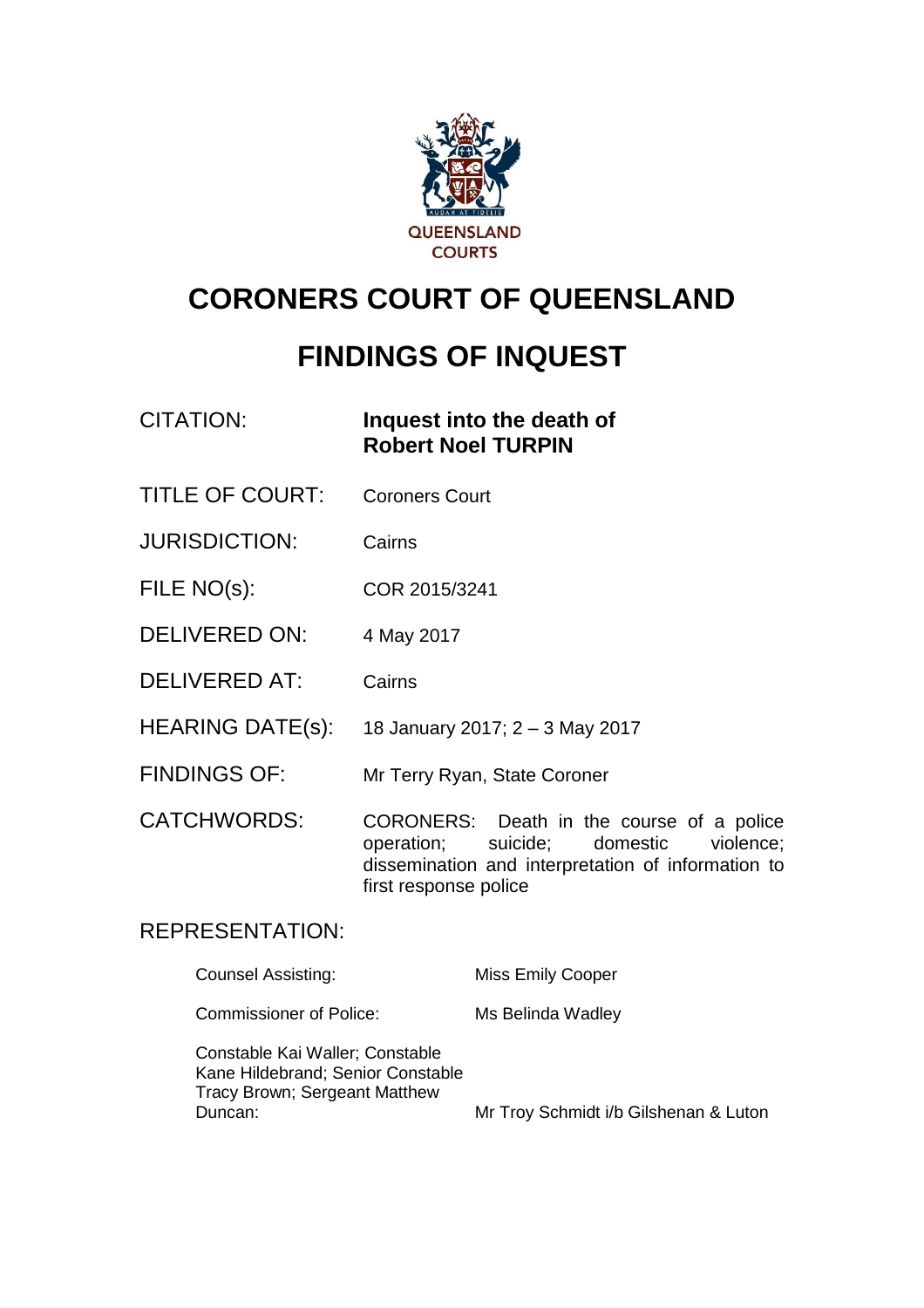## Contents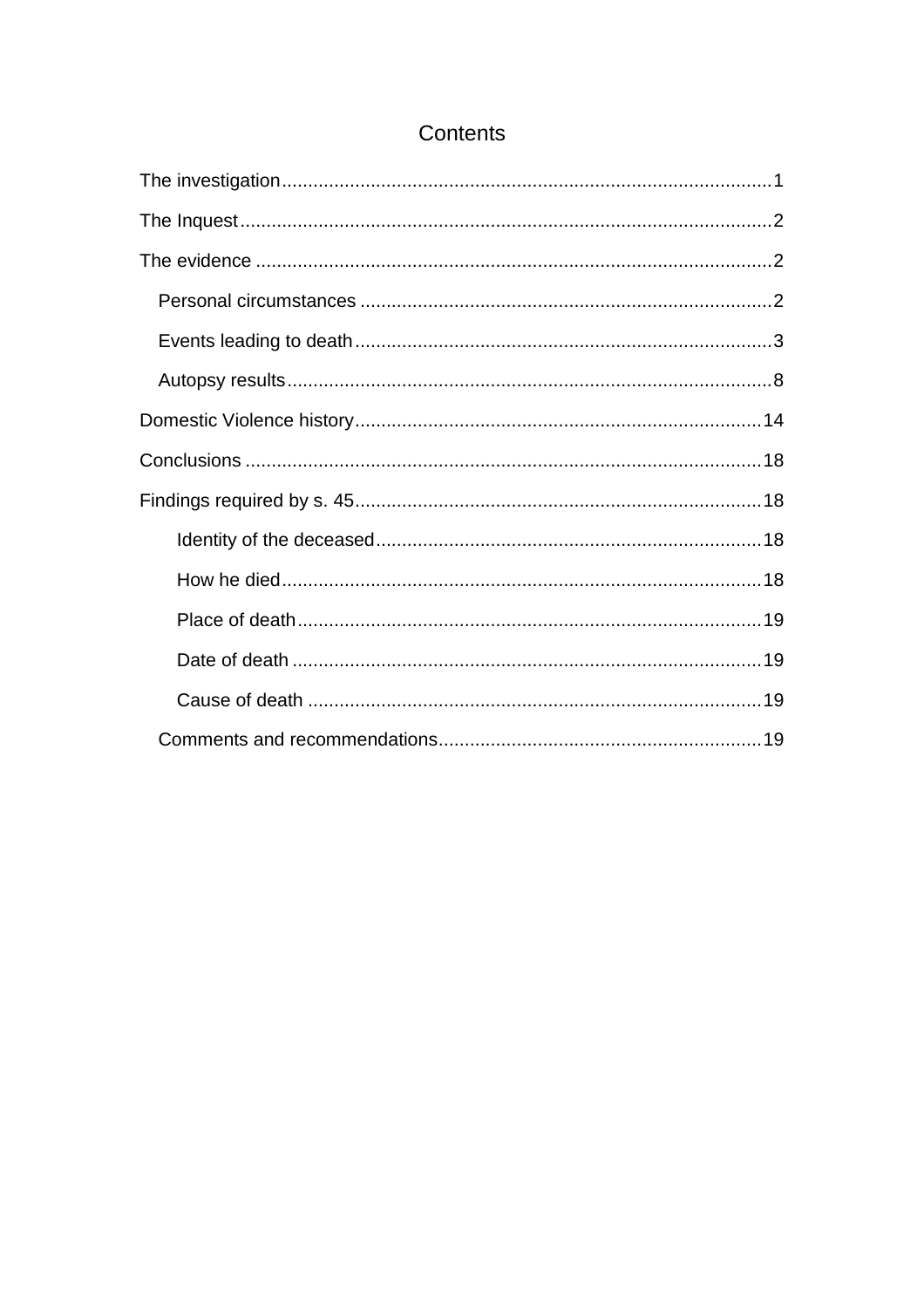## **Introduction**

- 1. Robert Turpin was a 23 year old Aboriginal man who was found unresponsive at his mother's residence in Atherton on 12 August 2015. He was found hanged by police in the bathroom. His partner, Tonee Goltz, had called 000 just after 7:30am, alleging that Mr Turpin had assaulted her and her younger sister. At around the same time, Mr Turpin had taken a belt into the bathroom and locked the door. The first responding police crew were on scene by 7:40am.
- 2. Police were able to force entry into the bathroom, where they located Mr Turpin. The Queensland Ambulance Service (QAS) was called and arrived at the scene at 7:57am. Police managed to initiate and continue CPR while the QAS were en route. When the QAS arrived a pulse was able to be found. Mr Turpin was taken to the Atherton Hospital, but was later flown by CareFlight helicopter to the Cairns Base Hospital Intensive Care Unit. He died 8 days later, on 20 August 2015.
- 3. These findings:
	- confirm the identity of the deceased person, how he died, and the time, place and medical cause of his death;
	- consider whether any third party contributed to his death;
	- consider the adequacy and appropriateness of the police response to the information conveyed during the 000 call relating to Mr Turpin which may have suggested he had formed an intention to commit suicide; and
	- consider the adequacy and appropriateness of the current methods by which first response crews are provided information, and updates of information, pertaining to jobs they attend.

## <span id="page-2-0"></span>**The investigation**

- 4. The investigation into the circumstances leading to Mr Turpin's death was led by Detective A/Senior Sergeant Jillian McCarthy from the Queensland Police Service Ethical Standards Command Internal Investigations Group (IIG). She was assisted by two other officers from the IIG.
- 5. The ESC was not notified of Mr Turpin's death until 18-19 September 2015 as the death was not initially identified as a death that happened in the course of police operations. Before that date officers from the Tablelands CIB were leading the investigation. The ESC investigation was informed by statements and recorded interviews with:
	- police officers involved;
	- attending QAS staff;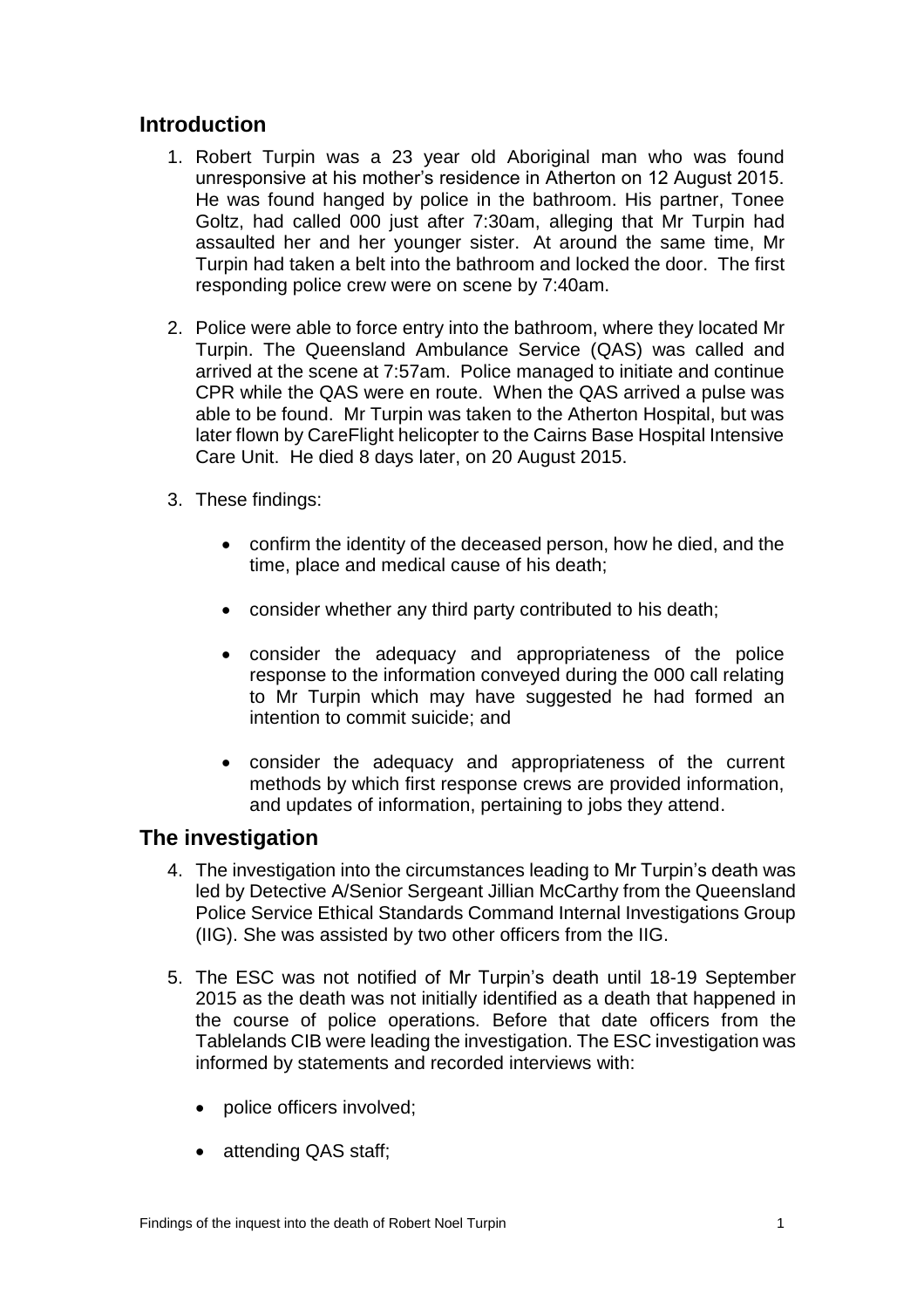- persons who were inside the residence in the lead up to the death (to the extent that they could be located); and
- Mr Turpin's next of kin.
- 6. Body worn camera footage from the attending police officers was examined, as was relevant CAD data and call logs. Forensic analysis was conducted and photographs of the residence were taken. All of the police investigation material was tendered at the inquest.
- 7. An external autopsy examination with associated testing was conducted by Forensic Pathologist, Dr Paull Botterill. Further evidence was provided by Dr Botterill regarding hypoxic damage to the brain and when this might have become irreversible.
- 8. I am satisfied that the investigation was thoroughly and professionally conducted and that all relevant material was accessed.

### <span id="page-3-0"></span>**The Inquest**

- 9. An inquest was held in Cairns on 2 3 May 2017. All of the statements, records of interview, medical records, photographs and materials gathered during the investigation were tendered at the inquest. I accepted the submission from counsel assisting at the pre-inquest conference, Miss Cooper, that all evidence be tendered and that oral evidence be heard from the following witnesses:
	- Detective A/Senior Sergeant Jillian McCarthy;
	- Tonee Goltz:
	- Mr Turpin's younger brother;
	- Constable Kai Waller;
	- Senior Constable Tracy Brown;
	- Constable Kane Hildebrand;
	- Sergeant Matthew Duncan; and
	- Dr Paull Botterill.
- 10.I consider that the evidence tendered in addition to the oral evidence from these witnesses was sufficient for me to make the requisite findings.

## <span id="page-3-1"></span>**The evidence**

#### <span id="page-3-2"></span>*Personal circumstances*

- 11.Mr Turpin was born in Atherton on 10 December 1991. He is survived by his mother, Vanessa, a younger brother, three sisters and his extended family.
- 12.Mr Turpin had commenced a relationship with Tonee Goltz in September 2011. They were living together at various addresses, before residing with Mr Turpin's mother for about a year up to the time of his death. In her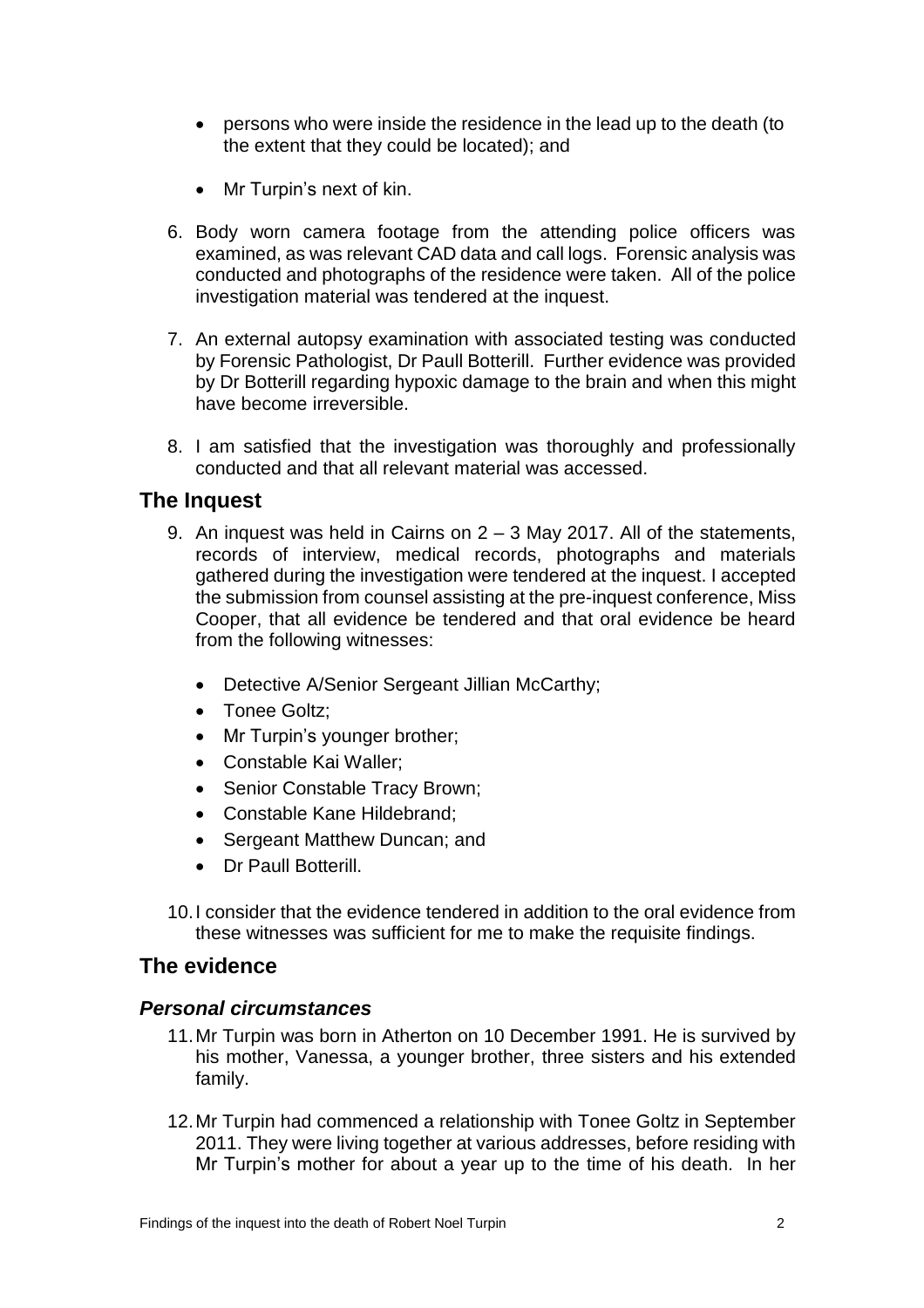evidence to the inquest, Ms Goltz confirmed that things between her and Mr Turpin were 'pretty good' at the start of the relationship. She described Mr Turpin as a 'clown'; nice, gentle, caring and generous.<sup>1</sup> She said that he would sometimes get a bit jealous when other males were around and would show his anger by becoming more quiet than usual. Ms Goltz recalled that Mr Turpin had been physically violent towards her on two occasions, and that these incidents had prompted police attendance.

- 13.Ms Goltz said that Mr Turpin drank alcohol a lot and smoked marijuana almost every day. In the couple of months before his death, he had also used ice; however, Ms Goltz did not know how often he used it. $<sup>2</sup>$  She had</sup> seen him smoking ice on two occasions, and recalled that when he used ice it made him more aggressive, snappy, quiet and moody.
- 14.Mr Turpin appears to have stayed in and around the Atherton area for all of his life. He lived with his mother and other family members at a unit at Armstrong Street. The medical records obtained and tendered at the inquest demonstrate that Mr Turpin did not have a mental health history for which he was receiving treatment. $3$
- 15.The police investigation revealed that Mr Turpin was a user of drugs and also consumed alcohol on an almost daily basis. His criminal history was relatively minor, and included street offences such as trespass and contravening directions of police. These offences were most probably committed in the context of his alcohol and drug use.
- 16.I extend my condolences to Ms Goltz and to Mr Turpin's mother, siblings and extended family.

#### <span id="page-4-0"></span>*Events leading to death*

- 17.I heard evidence from Ms Goltz at the inquest. She confirmed that in the days before the incident, she and Mr Turpin had been drinking a lot of alcohol, including wine and bourbon. Mr Turpin was also smoking cannabis during this time. The reported use of cannabis was confirmed by toxicology results.<sup>4</sup>
- 18.The use of alcohol by Mr Turpin and others in the unit on the night before the incident (11 August 2015) was also confirmed by others who were there, including his brother and Yasmin Bong. Mr Turpin was described by Ms Goltz as unusually anti-social on that day. She noted that he was watching television with headphones on.
- 19.Ms Goltz recalled that Mr Turpin was angry at her on11-12 August 2015. He was jealous because his cousin, Richard Congo, had come to the unit a couple of days before the incident and provided alcohol to Ms Goltz. It appears from Ms Goltz's evidence that she and Mr Turpin had been

 $\overline{a}$ <sup>1</sup> Exhibit B6, page 4 from line 101.

<sup>2</sup> Exhibit B6, page 9 from line 280.

<sup>3</sup> Exhibit C16.

<sup>4</sup> Exhibit A6.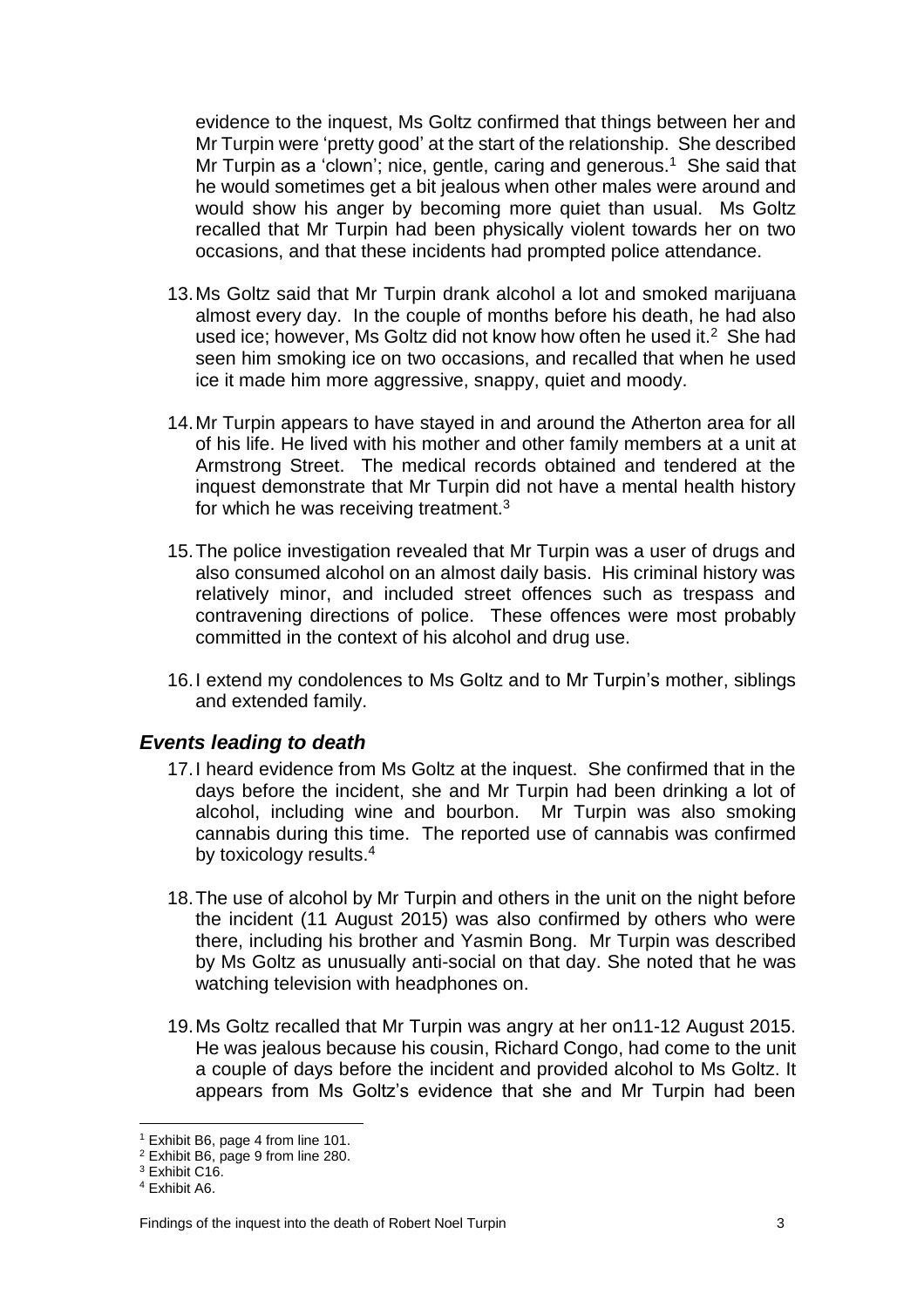arguing about this for several days, and were still arguing about it in the lead up to the time he hanged himself. Ms Goltz's evidence at the inquest was that Mr Turpin told her he thought that she was going to leave him.

- 20.Ms Goltz said that on the morning of 12 August 2015 she went to have a shower. She said that Mr Turpin joined her in the shower, and told her he wanted to commit suicide because no one loved or cared about him. She did not consider he was being serious. He had also expressed an intent to kill himself twice during the previous night. She said that she responded to Mr Turpin by saying words to the effect that while he was loved and cared for, "*it's just the silly things you do*" that caused her concern.<sup>5</sup>
- 21.Ms Goltz went to lie down on the bed after the shower. Mr Turpin lay beside her and was 'being rough' by pulling Ms Goltz towards him. Ms Goltz's evidence was that she just wanted to be on her own because she was still angry with Mr Turpin and his actions were unnecessarily rough. Ms Goltz jumped up, and as she walked outside she said words to the effect that she needed to 'get away' to have a break.
- 22.Ms Goltz's evidence was that Mr Turpin must have thought she meant that she needed a break from him, because he pulled Ms Goltz back inside the unit and she subsequently fell onto the floor. This action that woke up Ms Goltz's sister, who then became involved to help her older sister. In doing so, Mr Turpin pushed her sister who she also fell to the floor.
- 23.Ms Goltz told Mr Turpin that she was going to call the police, and she described him at this point to be "*jumping around, like jumping up in the air*  trying to snap his neck.<sup>"6</sup> Mr Turpin's brother also saw him doing this.<sup>7</sup> Ms Goltz said that she then saw Mr Turpin walk off to the bathroom and she thought he was just going to the toilet. His brother recalled seeing Mr Turpin grab a belt and walk silently to the bathroom. 8 Ms Bong recalled Mr Turpin saying "*that's it then*" before heading to the bathroom.<sup>9</sup>
- 24.Ms Goltz's evidence at the inquest was that she had called 000 some 5- 10 minutes after Mr Turpin headed into the bathroom. However, in her interview with the QPS in September 2015 she said that he had gone to the bathroom while she was on the phone to 000. I consider that the latter is more likely to be the case. The time of that call was 7:36am. The audio recording of the 000 call was tendered at the inquest.<sup>10</sup> The call lasted 3 minutes 30 seconds. Ms Goltz said to the operator, "*He just pushed me and my little sister on the ground because he's still drunk and he hasn't slept yet*", followed by "*He just fuckin' smashed her on the ground man and she's crying. She's not even used to this shit*", followed by "*Yeah, I want him fuckin' gone before I go. It's actually his family's house but (wd) go somewhere else*".<sup>11</sup>

 $\overline{a}$ 

<sup>5</sup> Exhibit B6, page 11 from line 345.

<sup>6</sup> Exhibit B6, page 15 from line 489.

<sup>7</sup> Exhibit B10, page 17 from line 535.

<sup>8</sup> Exhibit B10, page 12 from line 386.

<sup>9</sup> Exhibit B2, page 9 from line 280.

<sup>10</sup> Exhibit D1.

<sup>11</sup> Exhibit B6.1.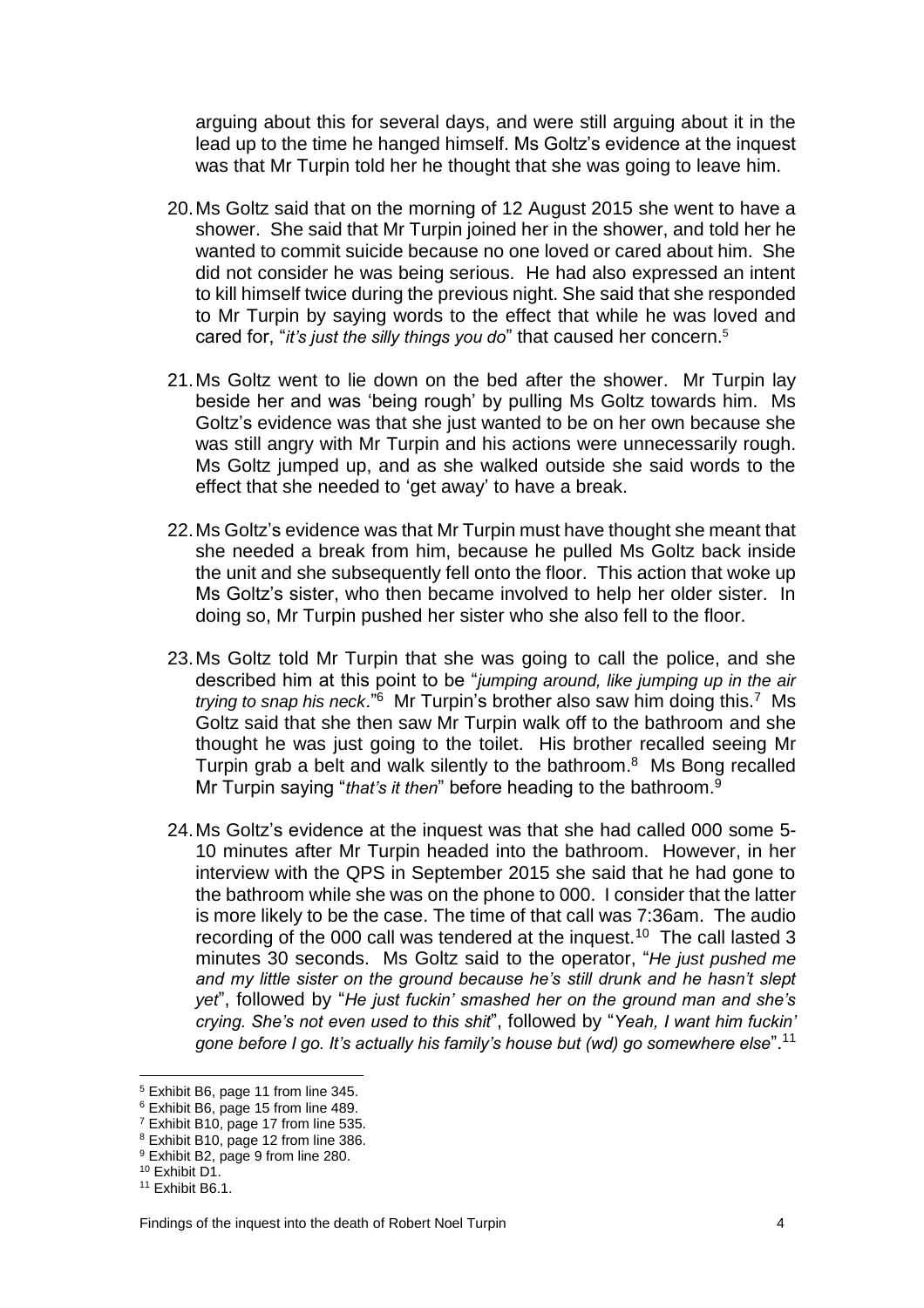25.Two minutes into the 000 call, Ms Goltz was asked by the operator where the offender was (a reference to Mr Turpin). The conversation is extracted as follows:

| "Operator | And where's the offender at the moment?                                                                              |
|-----------|----------------------------------------------------------------------------------------------------------------------|
| Tonee:    | He's in the bathroom trying to hang himself or some shit.<br>I don't know.                                           |
| Operator: | Can you be a bit more clearer of that?                                                                               |
| Tonee:    | I have no idea where he is. He's I'm outside. I waited for<br>him when he was in the bathroom trying to kill himself |
| Operator: | He's stated he's trying to kill himself.                                                                             |
| Tonee:    | Yeah                                                                                                                 |
| Operator: | Is that what he said to you?                                                                                         |
| Tonee:    | No he grabbed a belt. But I know what he's doing cause<br>he was tryin' to do it earlier today, like 3 times.        |
| Operator: | Ok. So he's gone into the bathroom.                                                                                  |
| Tonee:    | Um, I think so. I'm not really sure.                                                                                 |
| Operator: | He's attempted suicide previously today?                                                                             |
| Tonee:    | Yeah, like 3 times in one night. He's only pushed me and                                                             |
|           | my sister that's it and she fell on the ground. He hasn't like                                                       |
|           | punched us handed or anything he just pushed both of<br>US. <sup>"12</sup>                                           |

- 26.Ms Goltz told police that after her call to 000 ended she went to the bathroom door and tried to speak to Mr Turpin. He did not respond but she could hear that he "coughing or spitting or something like that".
- 27.A copy of all audio Computer Aided Dispatch (CAD) recordings was obtained during the police investigation, and a précis of the recordings prepared. These were tendered at the inquest.<sup>13</sup> A copy of the Incident Log was also tendered at the inquest. <sup>14</sup> This Incident Log references job code 312 as being for Domestic Violence and job code 503 for Attempting/Threatening Suicide.
- 28.At 07:37:42 The Cairns communications room placed a radio call to call signs Atherton 250 or 351. This call was answered by Atherton 351, which was Senior Constable Tracy Brown and Constable Kai Waller, who were both at the Atherton Police Station at the time. The operator advised there was a Code 2 for a domestic at Armstrong Street. The officers confirmed their availability to attend. The job was relayed as "*Job Number 342, Priority 2, Job Code 312 / 503 at 7:38am*".<sup>15</sup> The job address was nominated as 2/14 Armstrong Street, Atherton.
- 29.Senior Constable Brown and Constable Waller are confirmed as being assigned to the job at  $7:39:01$  am.<sup>16</sup> It is clear from the call recording that the operator relayed the following information to the crew of Atherton 351:

 $\overline{a}$ 

<sup>12</sup> Exhibit B6.1.

<sup>13</sup> Exhibits D1.1; C7.

<sup>14</sup> Exhibit C6.

<sup>15</sup> Exhibit C6.

<sup>16</sup> Exhibit C6.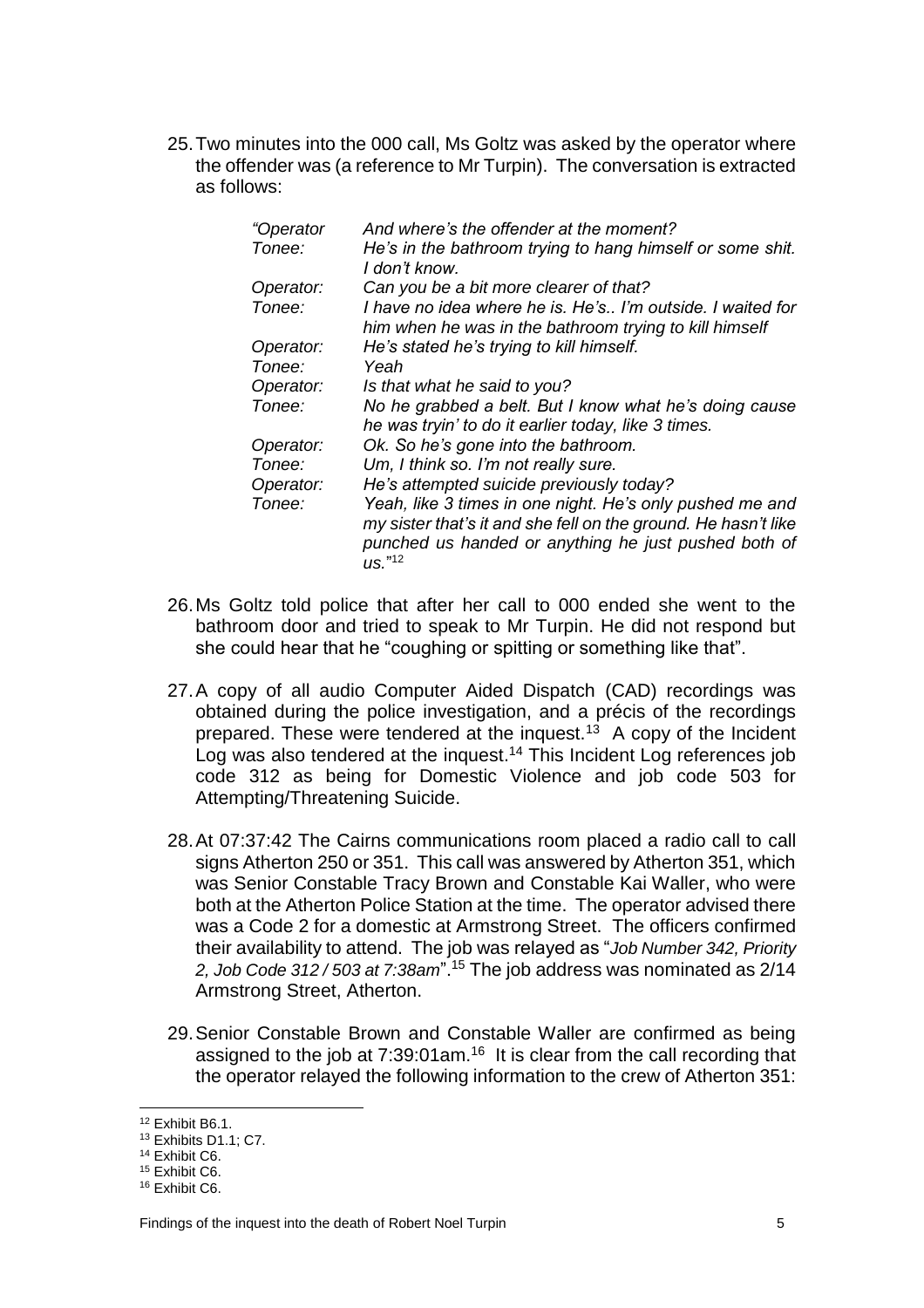*Robert Turpin has assaulted the informant, who is Tonee Goltz and the informant and her sister. I say again. Has assaulted the informant and her sister. QAS not required. The informant stated that TURPIN has now gone to the bathroom and taken a belt. The informant stated that TURPIN has attempted suicide 3 times in the past 12 hours.*" 17

- 30.A second crew consisting of Constable Kane Hildebrand and Sergeant Matthew Duncan, with the call sign Atherton 250, were also assigned to the job very shortly after at 7:39:39am. They also proceeded on Code 2 urgency.
- 31.At 07:40:01, the Cairns communications room provided further advice to both crews, as follows:

*Robert Noel Turpin (Date of birth: 10.12.1991) has a current Domestic Violence ("DV") order with him nominated as the respondent. The current aggrieved is Tonee Goltz. The DV Order has mandatory plus 1. Also flagged for drug usage. Female Tonee Goltz is being supervised by Department of Correctional Services.<sup>18</sup>*

- 32.I heard evidence from each of the attending police officers at the inquest. What was apparent in the evidence about these events is that none of the attending officers heard the specific information pertaining to Mr Turpin's apparent suicide attempts over the previous 12 hours, or the fact that he had reportedly proceeded to the bathroom with a belt. Only Senior Constable Brown acknowledged that he was aware before attending at the scene that the job entailed both domestic violence and possible selfharm.
- 33.Constable Waller's evidence at the inquest was that he heard the initial job called over his portable radio at the station. As soon as he was aware that it was a Code 2 he grabbed his bag and went to the car. He had no recollection of a reference to a belt or suicide in the initial job allocation. He said there was a considerable amount of background noise and his focus was on getting to the job. As a relatively junior officer he had not attended many Code 2 jobs.
- 34.At the inquest I was assisted by body worn camera footage, produced by Officers Duncan and Brown, which showed the initial attendance at the unit, followed by the attempts to gain access to the bathroom.<sup>19</sup>
- 35.Senior Constable Brown and Constable Waller arrived at the address at around 7:40am, some four minutes after Ms Goltz had placed the call to 000. Ms Goltz was outside the residence when they arrived, and Constable Waller proceeded to talk to her. Before arriving at the address,

 $\overline{a}$ <sup>17</sup> Exhibit D1.1, call 073742; C6.

<sup>18</sup> Exhibit D1.1, call 074001; Exhibit C7.

<sup>19</sup> Exhibits D10-10.1; D11.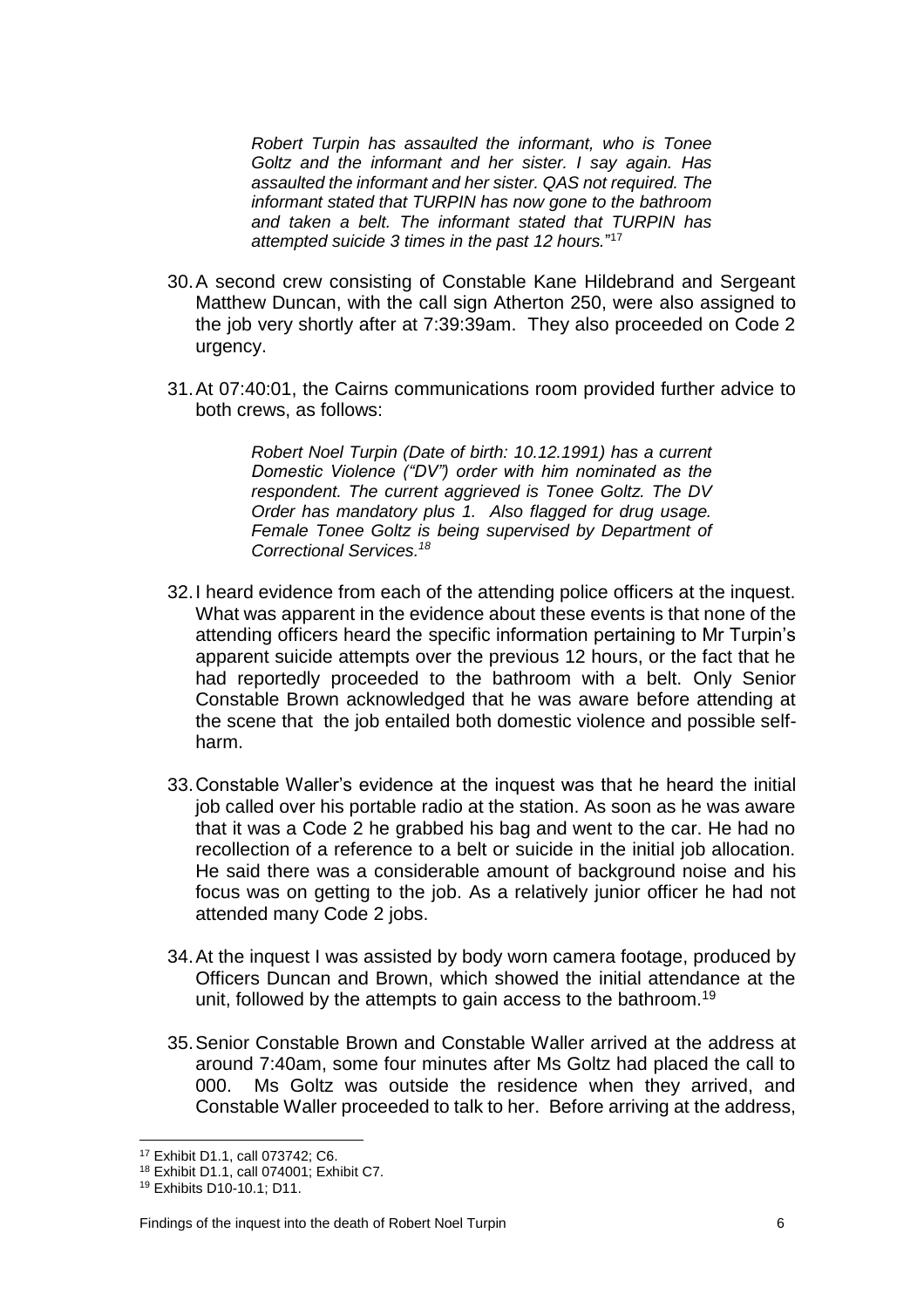it had been agreed between the officers that as Constable Waller was the junior officer, he would take the lead in discussions with Ms Goltz.

- 36.Constable Waller's evidence was that Ms Goltz was reluctant to allow police to enter the property. She was not forthcoming with any information about the events that led to her calling 000. She asked why the QPS were there and told them they could not enter without a warrant.
- 37.Ms Goltz initially told Constable Waller that Mr Turpin had left the premises. It was not until about five minutes after the QPS arrived that she told him that Mr Turpin was in the bathroom, and she had earlier heard crying and choking sounds. She had told Constable Waller this just before entry was forced to the bathroom. Constable Waller said at the inquest that if he was aware of the suicide threats he would have focused on trying to locate Mr Turpin before speaking with Ms Goltz.
- 38.While Constable Waller spoke with Ms Goltz, Senior Constable Brown went inside the address and attempted to speak with a number of occupants, primarily Mr Turpin's brother and Ms Goltz's sister (both were minors). The actions and conversations of Senior Constable Brown are caught entirely on his body worn camera. It is clear from that footage that neither of those occupants of the unit were forthcoming with information, and were generally being unhelpful to the police.
- 39.Mr Turpin's brother was speaking very softly and another occupant had a persistent and loud cough. His brother can be heard saying at around 7:45:40 on the footage that Mr Turpin was "*in the bathroom with a belt*" and he later said "*I hope he hasn't done something stupid*".
- 40.While Senior Constable Brown was speaking with Ms Goltz's sister and Mr Turpin's brother, Sergeant Duncan and Constable Hildebrand arrived. They had initially mistakenly gone to 13 Armstrong St, and had spent a short time speaking with the occupant of that address about his knowledge of the disturbance at 12 Armstrong St.
- 41.Sergeant Duncan asked Senior Constable Brown words to the effect of "where's the offender". Senior Constable Brown directed him to the bathroom. There was still no mention of Mr Turpin having a belt.
- 42.Sergeant Duncan and Constable Hildebrand proceeded straight to the bathroom, which was locked. The officers repeatedly knocked on the door, and called out to Mr Turpin, but there was no response. Sergeant Duncan attempted unsuccessfully to use a set of police keys to release the door lock. He could not see anything from the crack between the bottom of the door and the floor. By this time, Senior Constable Brown had gone around to the exterior of the residence to try and gain access to the bathroom window, also to no avail.
- 43.At this point Mr Turpin's brother came over to the bathroom door. Sergeant Duncan asked him if he was sure Mr Turpin was in the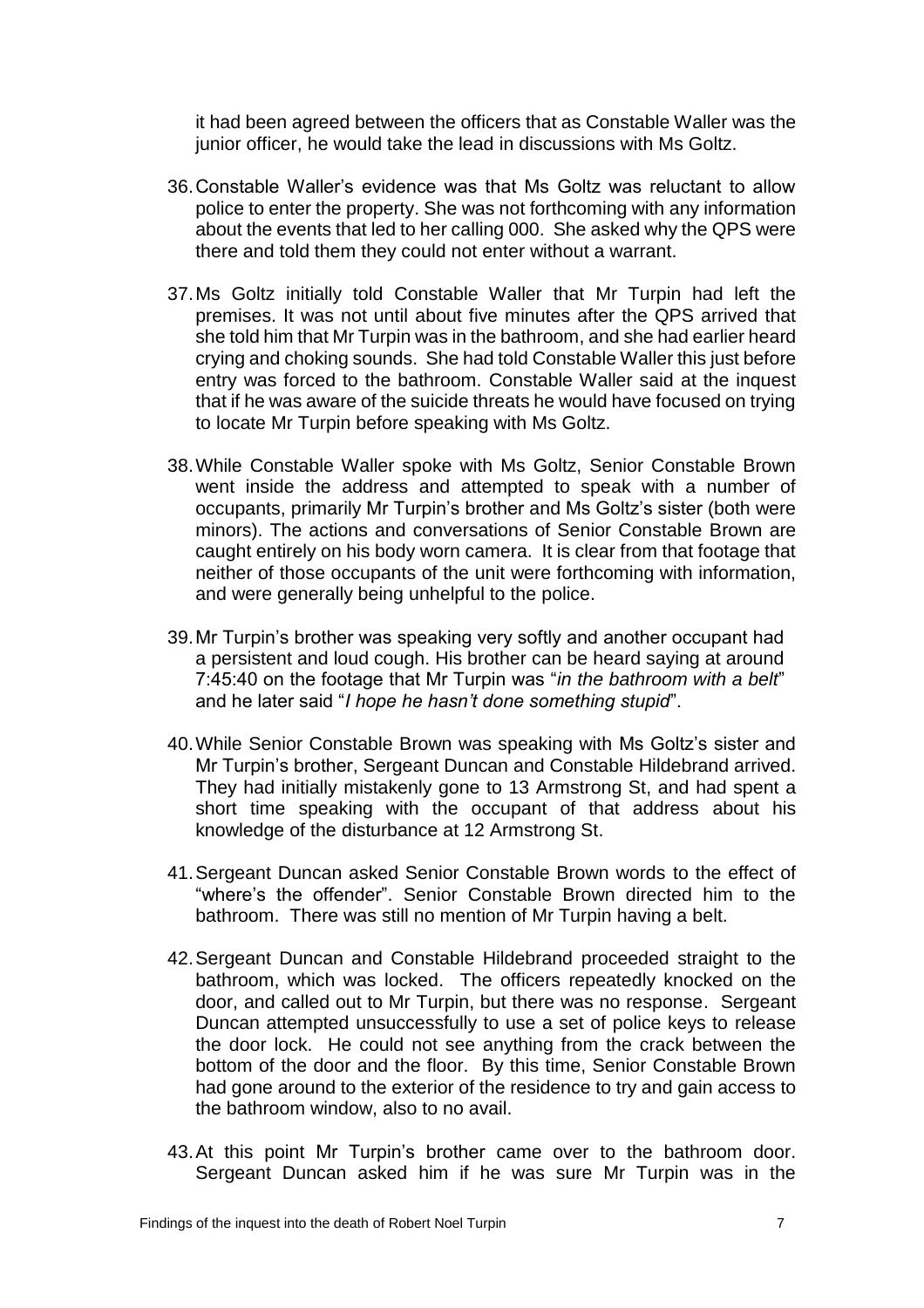bathroom. Mr Turpin's brother then told Sergeant Duncan that his brother had taken a belt with him into the bathroom. The evidence at the inquest was that this was the first time the attending police became aware from anyone who was at the unit that Mr Turpin had a belt with him in the bathroom.

- 44.Sergeant Duncan and Constable Hildebrand proceeded to force entry into the bathroom by kicking open the door. The body worn camera footage from Sergeant Duncan confirms that from the time of the first kick, to the time when the door opened, just over 1 minute had elapsed. Police located Mr Turpin with the belt around his neck. One end of the belt was tied to the towel rack, and the buckle end was tied around his throat. He was described as being in a seated position, with his legs out in front of him. His bottom was slightly raised off the ground, according to Constable Hildebrand. His tongue was protruding from his mouth, his eyes were open, and he had no pulse. He was generally unresponsive, though his body was still warm.
- 45.Sergeant Duncan untied the belt, and proceeded to perform CPR on Mr Turpin. He saw evidence of a ligature mark around the neck. A pulse was obtained. The QAS arrived on scene at 7:57am.<sup>20</sup> Mr Turpin was taken firstly to the Atherton Hospital<sup>21</sup>, but was then flown by CareFlight helicopter to the Cairns Base Hospital Intensive Care Unit.<sup>22</sup> His prognosis was deemed futile, and he died 8 days later, on 20 August 2015.

#### <span id="page-9-0"></span>*Autopsy results*

- 46.An external autopsy examination was conducted by Senior Staff Specialist Forensic Pathologist, Dr Paull Botterill.<sup>23</sup>
- 47.The limited nature of the examination revealed a healed laceration over the scalp, old scars over the limbs and possible areas of bruising on the neck. Dr Botterill explained that it was difficult to confirm a residual ligature mark. Despite this, he was satisfied that the findings were consistent with the hypoxic consequences of an attempted ligature hanging. Dr Botterill could not find any other obvious causes of death.
- 48.Dr Botterill's concluded in the autopsy report that the cause of death was probably hanging, but it was not possible to exclude the presence of nonsuicidal bruising deep to the skin of the neck, or damage to the structures of the voice box. At the time of performing the autopsy, Dr Botterill also could not exclude the possible contribution of alcohol and/or other drug toxicity to the death. Accordingly, further investigations were performed.

<sup>20</sup> Exhibit C13.

<sup>21</sup> Exhibit C16.

<sup>22</sup> Exhibit C15.

<sup>23</sup> Exhibit A7.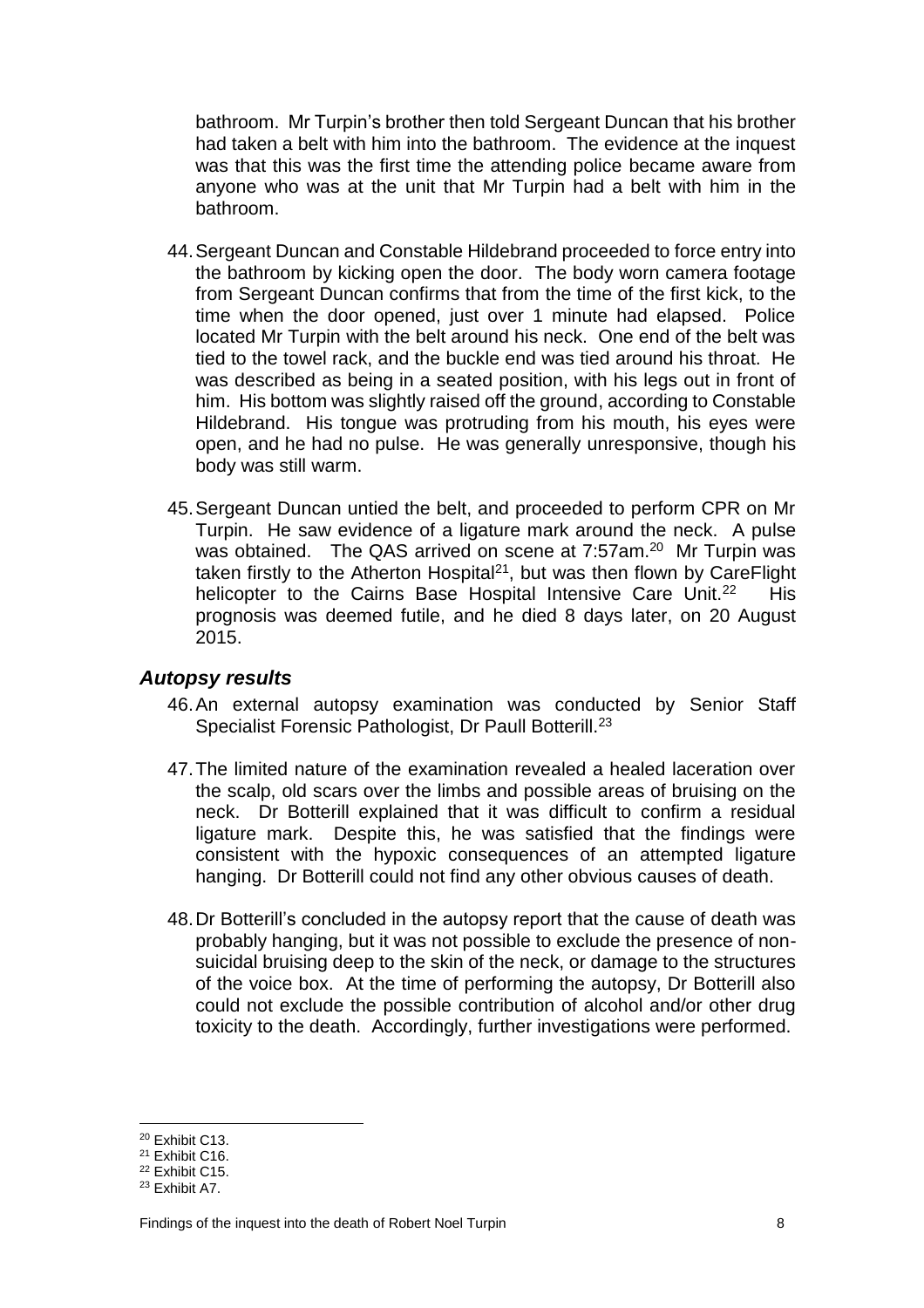- 49.Toxicology results subsequently showed the presence of cannabis and alcohol at a BAC of 0.087. Other drugs detected were consistent with Mr Turpin's time in the Cairns Base Hospital ICU.
- 50.After receiving the toxicology results Dr Botterill was satisfied that the BAC, while sufficiently high to result in a degree of impairment of rapid and extremely complex motor skills, was not sufficiently high to cause death in and of itself. The BAC would not have impeded Mr Turpin's ability to create and/or place a knot in the belt. However, Dr Botterill could not rule out that the BAC and cannabis had resulted in some behavioural changes, which may have impacted on the circumstances leading up to the death.
- 51.Dr Botterill determined the formal cause of death to be 'consistent with hanging'. Alcohol and cannabis intoxication were listed as other significant conditions.
- 52.After providing his autopsy report, Dr Botterill was asked to provide an opinion as to whether earlier police arrival and attendance upon Mr Turpin might have realistically made a difference to the level of hypoxic damage suffered.<sup>24</sup> Dr Botterill explained that, in a general setting, it would be correct to say that any reduction of the period of lack of effective blood flow, and thus provision of oxygen to the brain cells, would decrease the chances of irreversible brain damage. However, Dr Botterill gave evidence that it would be impossible to accurately state in Mr Turpin's case a specific time, beyond which such irreversible brain damage would have occurred.
- 53.Dr Botterill explained that while most cells of the body can tolerate periods of a lack of oxygen and still regain normal function, the brain cells require a continuous supply of oxygen and nutrients for normal function. He gave evidence of a generalised proposition that irreversible brain damage will occur if there has been interruption of oxygen supply to the brain cells for in excess of four minutes.
- 54.A the inquest, Dr Botterill reiterated that this was a generalised statement, and he was unable to say with any degree of specificity the point at which Mr Turpin's brain damage would have been irreversible. However, the effect of his evidence was that it was extremely unlikely that anything police could have reasonably done after locating Mr Turpin would have saved his life.

## **Investigation findings**

55.The ESC investigation relevantly addressed and analysed the various times that police received the job details, arrived at the address, and further when the bathroom door was eventually forced open. It was confirmed, from the timings on his body worn camera, that Senior Constable Brown had the following response times:

 $\overline{\phantom{a}}$ <sup>24</sup> Exhibit A7.1.

Findings of the inquest into the death of Robert Noel Turpin 9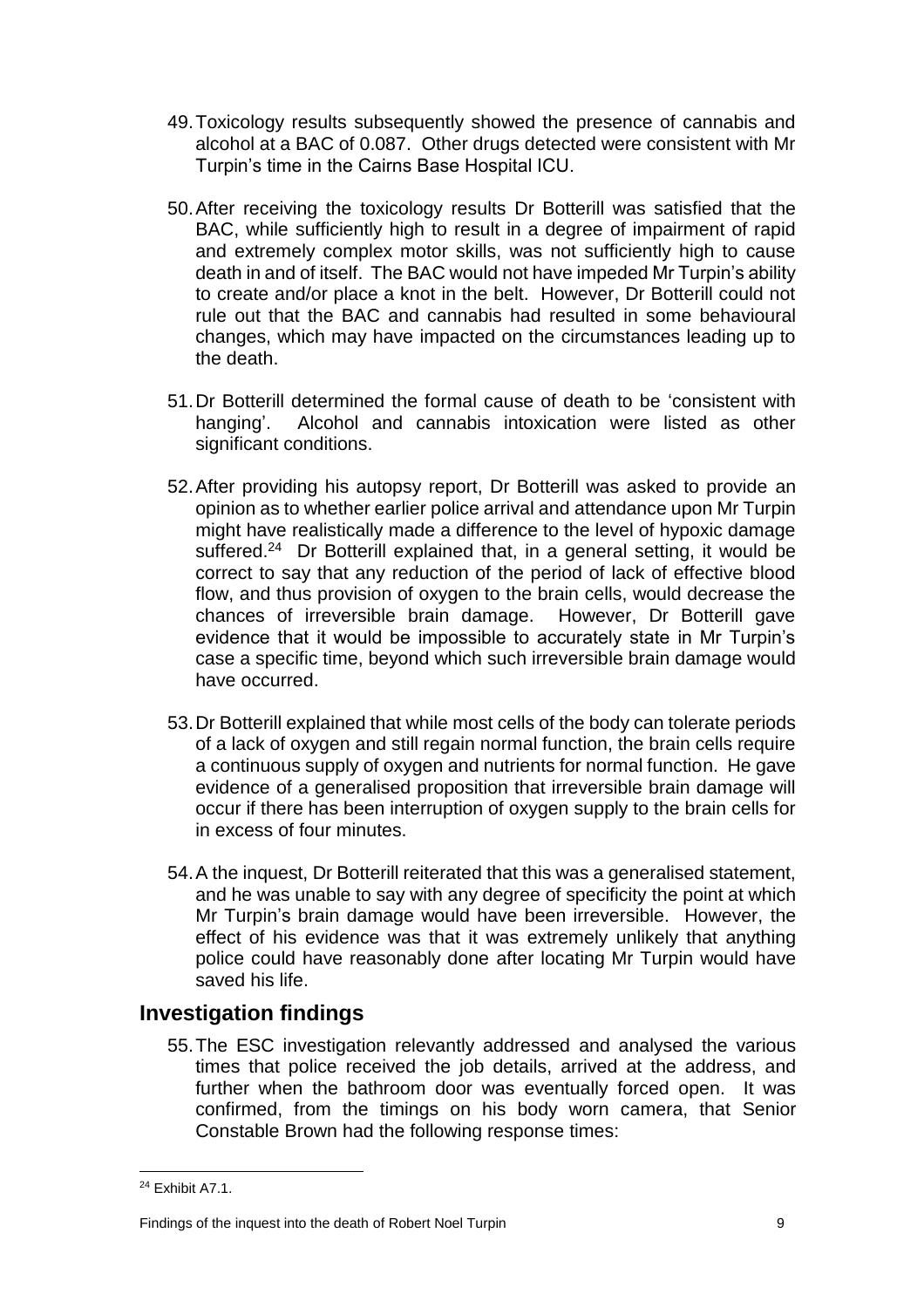- *Response time of 2 minutes 39 seconds from the time of police arrival at front door of address until first knock on bathroom door to gain entry;*
- *Response time of 4 minutes 26 seconds from the time of the first knock on the bathroom door until forced entry of the bathroom was gained;*
- *Total time from police arrival at the job address to locating deceased in bathroom was 7 minutes 5 seconds; and*
- *Total time from first response police requesting urgent QAS attendance to QAS until arrival of ambulance to street of job address was 7 minutes 44 seconds*. 25
- 56.During the course of the investigation, investigators liaised with Cairns Police Communications regarding any differences in the timings on the body worn camera footage, and the timings on the CAD documentation. It was found that that most accurate timings were those provided on the CAD voice recordings. This was deemed to be the case as those timings were computer generated and thus not subject to any operator input or human error.
- 57.Detective A/Senior Sergeant McCarthy conducted an analysis and comparison of the timings as they appeared on the body worn camera recordings of Senior Constable Brown. She ultimately found that the footage was displaying times 2 minutes and 2 seconds ahead of the CAD audio recordings.
- 58.A similar comparison was conducted on the timings as they appeared on the body worn camera recording of Sergeant Duncan. Detective A/Senior Sergeant McCarthy ultimately found that footage was displaying times 4 minutes and 12 seconds ahead of the CAD audio recording.
- 59.The ESC investigation found that the address and its occupants were well known to officers from Atherton Police Station, particularly for domestic violence and other related disturbances. At the time of their attendance on 12 August 2015, all officers believed they were entering a volatile domestic violence incident with unknown variables and unknown risks to themselves and other occupants of the residence. All officers considered their own safety to be paramount in the circumstances.
- 60.Detective A/Senior Sergeant McCarthy undertook a review of all available CAD and body camera footage to inform her investigation findings. She was satisfied that the primary evidence clearly articulated that all responding officers were actively engaged in attempting to ascertain the location of Mr Turpin and investigate the occurrence of domestic violence.
- 61.All officers identified that they could smell cannabis at the address and all identified a lack of cooperation by the occupants with the police attending

 $\overline{\phantom{a}}$  $25$  Exhibit A10, page 7.

Findings of the inquest into the death of Robert Noel Turpin 10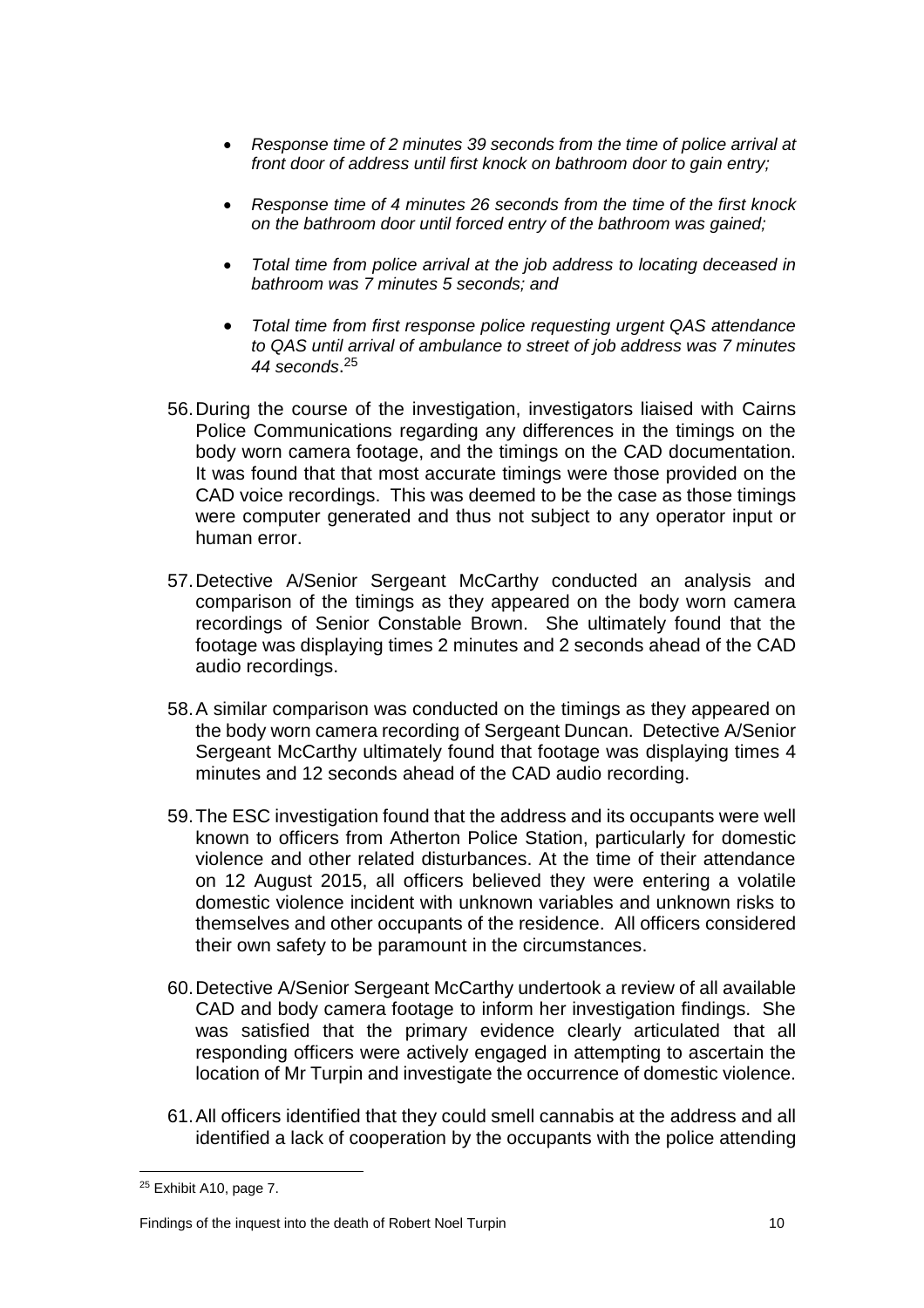at the address. In addition, none of the occupants displayed any overarching concern or urgency regarding Mr Turpin's welfare.

- 62.The ESC investigation found the responding officers attended the incident in a timely manner upon receipt of the job details. It was concluded that there was no misconduct displayed by any of the officers involved and further concluded that no disciplinary proceedings were required. I accept the conclusions of Detective A/Senior Sergeant McCarthy.
- 63.I appreciate that Mr Turpin's death did not occur for some eight days after he was found in the bathroom, and that police were hopeful over that time that he might make a full recovery.
- 64.The attending police officers did not provide sworn statements until after the death in late August 2015, and were not subjected to disciplinary interviews until mid-September 2015. While this is not the usual course for an investigation into a death in police operations, in the circumstances and with the assistance of the body worn camera footage, I am satisfied with the integrity of the evidence of the officers involved.
- 65.The inquest examined the adequacy and appropriateness of the current methods by which first response crews are provided information, and updates of information pertaining to jobs they attend. This was because the specific information relating to Mr Turpin's attempted suicide, and his possession of a belt in the bathroom, was broadcast from the Cairns communications room to the officers via police radio. However, these details were not in fact heard, or taken in, by the officers.
- 66.It is clear that the job was allocated to the first response officers as a "*Job Code 312 / 503".* The second broadcast from the Cairns communications room provides the DV Order particular to the job address and that Ms Goltz and Mr Turpin were the known respondent and aggrieved. It does not repeat any of the known information related to the attempted suicide or the respondent being in possession of a belt.
- 67.Constable Waller confirmed in his evidence that he did not hear the information relating to the attempted suicide or belt, and he believed he was responding to a Code 2 domestic violence incident.
- 68.Constable Hildebrand confirmed that he was in the station attending to correspondence when he heard the call for a Code 2 domestic violence incident and a person threatening suicide. He did not recall any information being relayed about a belt. Constable Hildebrand relayed the job details, as he recalled them, to Sergeant Duncan who was in the Sergeants' dayroom inside the station. Sergeant Duncan did not actually hear the radio call himself. The speaker in his office was not turned up as he was meeting with another officer at the relevant time.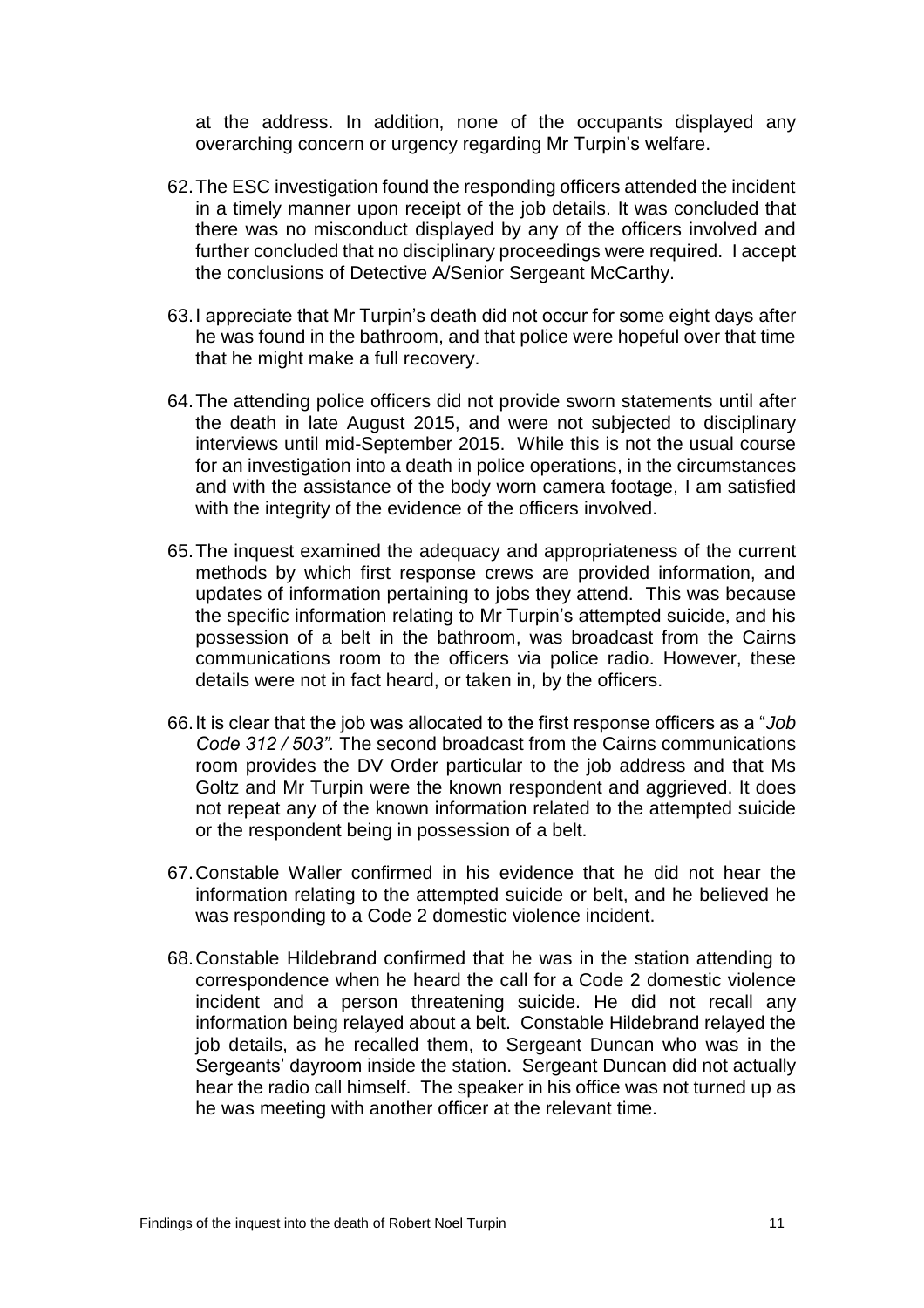- 69.Sergeant Duncan confirmed in his evidence that he believed he was proceeding Code 2 as a back-up crew to a domestic violence incident at the address. He did not hear the communications broadcast, had no knowledge of the attempted suicide, and was acting solely upon the information relayed to him by Constable Hildebrand. Senior Constable Brown has no independent recollection of the job being allocated from the Cairns communications room as anything other than a domestic violence incident.
- 70.Senior Constable Brown acknowledged in his evidence that, after reviewing his body camera footage, his questioning of occupants at the unit about self-harm indicated he must have, at some point, received information to that effect that Mr Turpin may have been causing self-harm.
- 71.Essentially, all of the first response officers had limited or no recollection of the job details provided by the Cairns Communication room being related to an attempted suicide or of a reference to Mr Turpin being in possession of a belt. Apart from Senior Constable Brown, the officers accepted, with the benefit of hindsight, that if they had known this specific information, they would have proceeded immediately to the bathroom of the residence and forced entry without attempting to speak with any of the occupants of the address. Senior Constable Brown said that he was influenced by the demeanour of the other occupants, which did not give rise to any sense of urgency.
- 72.This raised similar issues to those examined during the recent police shootings inquest which examined the deaths of five men during 2013 - 2014. At the recommendations phase of that inquest in October 2016, I received evidence from A/Superintendent David Nevin, in addition to a written statement tendered by Superintendent Glenn Horton. The statements from Officers Horton and Nevin were tendered, once again, at this inquest given their direct relevance to Mr Turpin's circumstances.<sup>26</sup>
- 73.In terms of the ways in which job information could be better disseminated to general duties crews, one method raised for examination was for the officers to have access to the information over the radio and to also have access to that information in some sort of written form. In this respect, the implementation of the 'QLite program' was examined.
- 74.The QLite program allows general duties officers not only to hear the job information over the radio and clarify details with the radio operator and the COMCO. Officers can also check the information for themselves on a QPS issued I-Pad, or similar tablet device, with access to QPRIME. A/Superintendent Nevin's statement provided important information about the QLite program for the purpose of this inquest.

 $26$  Exhibits B15 – B16.

Findings of the inquest into the death of Robert Noel Turpin 12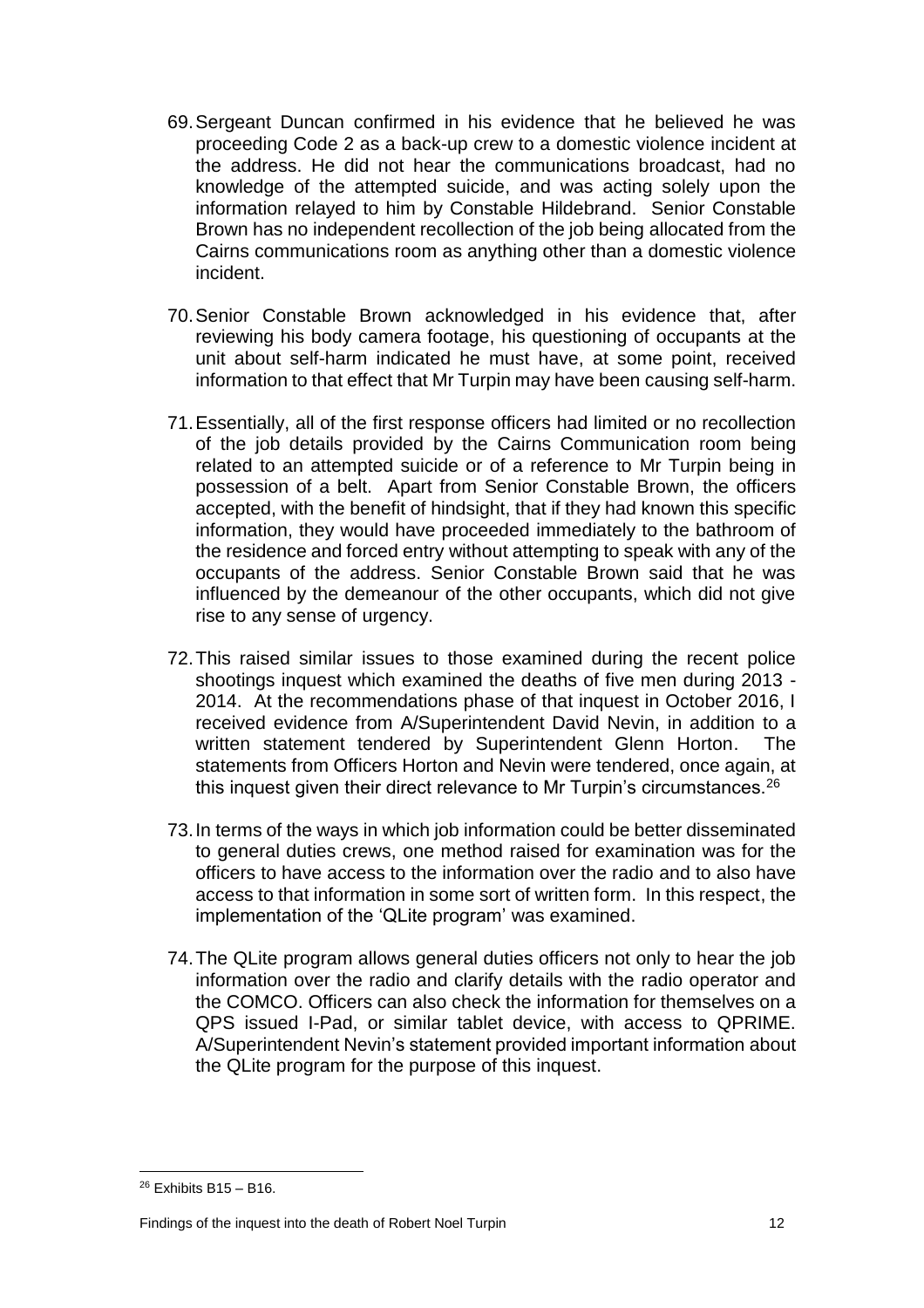- 75.A/Superintendent Nevin explained that the QLite device is basically an I-Pad that supervising and frontline officers can access. On the device, the officers have access to QPRIME which is a QPS database which stores records; checks on persons, vehicles and places; and displays safety flags which identify particularly important information (e.g. if a person is known to be violent, or possess weapons).
- 76.The capacity for frontline staff to have access to the device means those officers have access to QPRIME in real-time and can check any information as required. In practical terms, this means that the officers have the ability to start researching details of occupants and any relevant background information on the way to a job.
- 77.During his evidence to the recommendations phase of the police shootings inquest, A/Superintendent Nevin was asked about potential problems with using the devices, such as in places that might not have adequate internet coverage. His evidence was that, in areas in the west of the State, the devices usually work using satellite communication. He was unable to provide any further information about that aspect or capability of the device.
- 78.The A/Superintendent also gave evidence of a project then underway with the objective to add information available via QCAD (the Computer Aided Dispatch System) to the QLite devices so that officers, remote from their station computers, are also able to receive job details directly via the QLite tablet.
- 79.At this inquest I heard that police officers are now able to see the job details on the screen in front of them, just as the COMCO would, and have access to other information over and above that available on QPRIME.
- 80.As for the status of the QLite program, A/Superintendent Nevin gave evidence that there were just over 5000 QLite devices distributed to police across the State. The A/Superintendent was not able to give further evidence about any plans for the distribution of further devices. The Project sits under the Mobility Services Project Team, and the A/Superintendent was aware that this Team constantly reviews the Project and were responsible for making any submissions in that regard.
- 81.In terms of how the current number of devices are distributed, the A/Superintendent gave evidence that a proportion of devices were allocated to various regions and districts based on the number of frontline operational police. The further distribution of these devices is managed by the individual police districts and regions.
- 82.A/Superintendent Nevin gave evidence that there are currently 12,000 police in the QPS. With just over 5000 QLite devices currently issued, he agreed with the proposition that around 50% of the need was being met, though he was unable to provide an exact figure.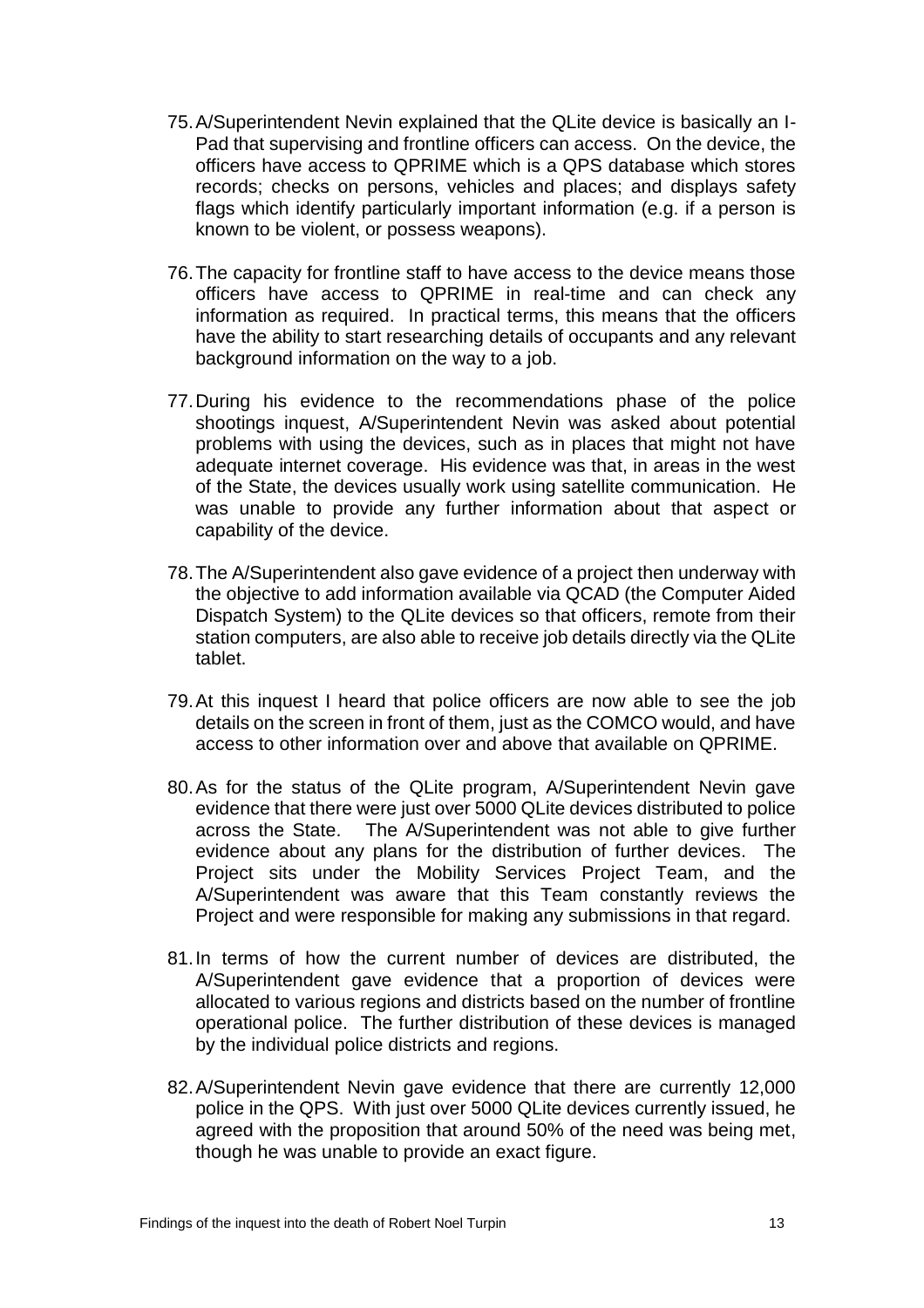- 83.In their evidence at the inquest, each of the officers were asked about their knowledge of the QLite program, and whether they had seen the I-Pads in action in their current roles. Three of the officers have been issued with a QLite device. They spoke very positively about the benefits of real time access to both QPRIME and to the job card as details are entered and updated by the Communications Room.
- 84.While my recommendations for the police shootings inquest remain under consideration, I note that Counsel Assisting made a submission in that inquest as follows:

*In our submission, the QLite program is an integral part of the future of effectively disseminating significant information to frontline police. The evidence heard by A/Superintendent Nevin, in terms of how the QLite devices should work in conjunction with the radio dispatch, has clearly pointed to the benefits of frontline officers having access to these devices. It is clear from A/Superintendent Nevin's evidence that just over 5000 devices are currently in the field. However, these are not necessarily all distributed to frontline police, of which there are upwards of 7000.<sup>27</sup>* 

*Ultimately, it is a matter for the QPS to continue making submissions for further funding as it deems appropriate. In that regard, in our submission, it would be prudent for Your Honour to make comment as to the remarkable benefit of the QLite devices to frontline police in ensuring that they have effective access to significant information about a job, in realtime.* 

*In that light, Your Honour might consider recommending that the Minister for Police continue to submit for appropriate funding for further QLite devices to be distributed. Further to that, Your Honour might consider recommending that Queensland Treasury approve such requests made by the Minister for Police.<sup>28</sup>*

85.Given its application to the circumstances of Mr Turpin's case, Counsel Assisting reiterated this previous submission in her closing remarks.

#### <span id="page-15-0"></span>**Domestic violence history**

86.At the time of Mr Turpin's death, a Domestic and Family Violence Protection Order (DFVPO) was in place between him (the respondent) and Ms Goltz (the aggrieved). It had been in place since 11 November 2014 and was to expire on 10 November 2016. A copy of the DFVPO and its supporting documents were tendered at the inquest.<sup>29</sup> There is no evidence that Ms Goltz was getting assistance from any domestic violence service, or had attempted to get help in that regard. The domestic homicide audit attached to Detective A/Senior Sergeant McCarthy's

<sup>&</sup>lt;sup>27</sup> Police Shootings, Recommendations phase transcript of proceedings, day 1, page 79 from line 4.

<sup>&</sup>lt;sup>28</sup> Section 46 Submissions by Counsel Assisting the Coroner – Police Shootings Inquest

<sup>29</sup> Exhibits C17 – C20.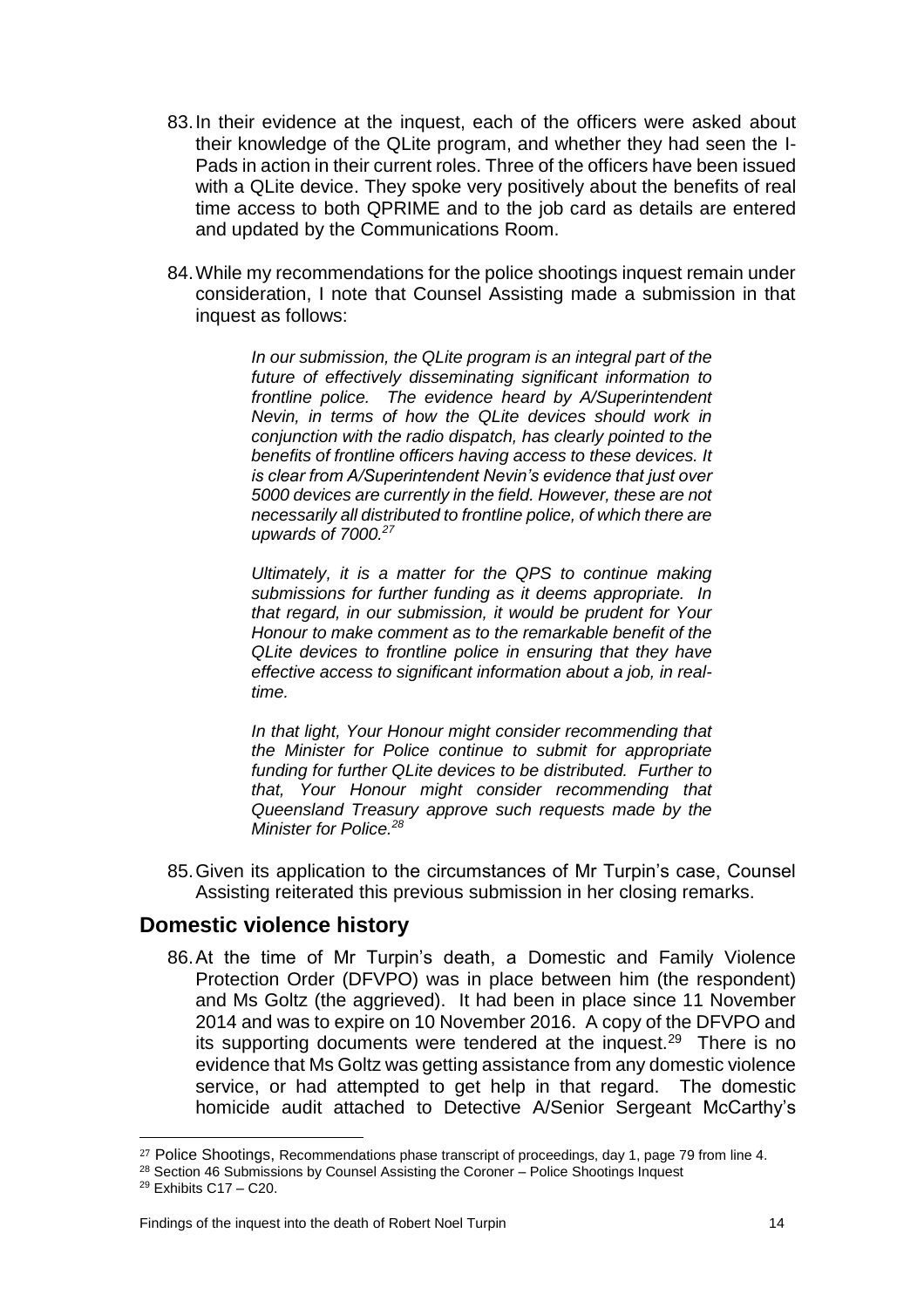investigation report set out the level of police attendance at the address in the years before the death and also highlighted what issues arose and what difficulties police came across in responding to calls for help.<sup>30</sup>

- 87.One of the conditions of the DFVPO was that Mr Turpin not reside with Ms Goltz, a condition which was ultimately being breached at the time of his death. This factor became relevant to my consideration of Mr Turpin's death, as it was possible that if Ms Goltz had not been staying with Mr Turpin, the conflict and the escalation in the violence towards Ms Goltz which preceded Mr Turpin's suicide might not have occurred over 11-12 August 2015.
- 88.Ms Goltz confirmed in her evidence to the inquest that she and Mr Turpin remained in contact despite the no contact condition. Ms Goltz said that they both had "*nowhere else to go*" <sup>31</sup> and she was trying to "*go back to court to take it off" <sup>32</sup>*; which was a reference to the residential condition. Her evidence at the inquest was that she was happy living with Mr Turpin and, although they fought, she wanted to stay with him. In those circumstances I accept that it was appropriate for the QPS not to have commenced breach proceedings against Mr Turpin.
- 89.The Queensland Government has committed to the implementation of all 140 recommendations from the 'Not now, not ever' report by the Special Taskforce into domestic violence. This inquest provided an opportunity to consider Recommendation 86, which relates to the ability for tailored and flexible responses to be provided by service providers to individuals to assist in aggrieved persons staying safe in their homes:
	- *86. The Taskforce recommends that the Queensland Government:*
		- *a. Provides flexibility to service providers to offer the necessary crisis accommodation required for the situation, whether that be access to a domestic and family violence refuge or brokerage funding for the perpetrator to stay in short term accommodation*
		- *b. Ensures the Queensland Police Service's current operational procedures strongly support women and children staying in the home, where safe, in line with the principles of the Act*
		- *c. Expands safety upgrade programs to give more victims the option to stay safely in their own homes. 33*
- 90.In this regard, I have been made aware of the 'Keeping Women Safe in their Home' research project. In September 2015, the Australian Government announced a \$100 million package of measures to provide a safety net for women and children at high risk of experiencing violence. This national package seeks to address DFV across the nation through a

 $\overline{\phantom{a}}$ <sup>30</sup> Exhibit A10 from page 9.

<sup>&</sup>lt;sup>31</sup> Exhibit B6, page 7 from line 213.

<sup>32</sup> Exhibit B6, page 7 from line 215.

<sup>&</sup>lt;sup>33</sup> Not Now Not Ever: Putting an End to Domestic and Family Violence in Queensland, 2015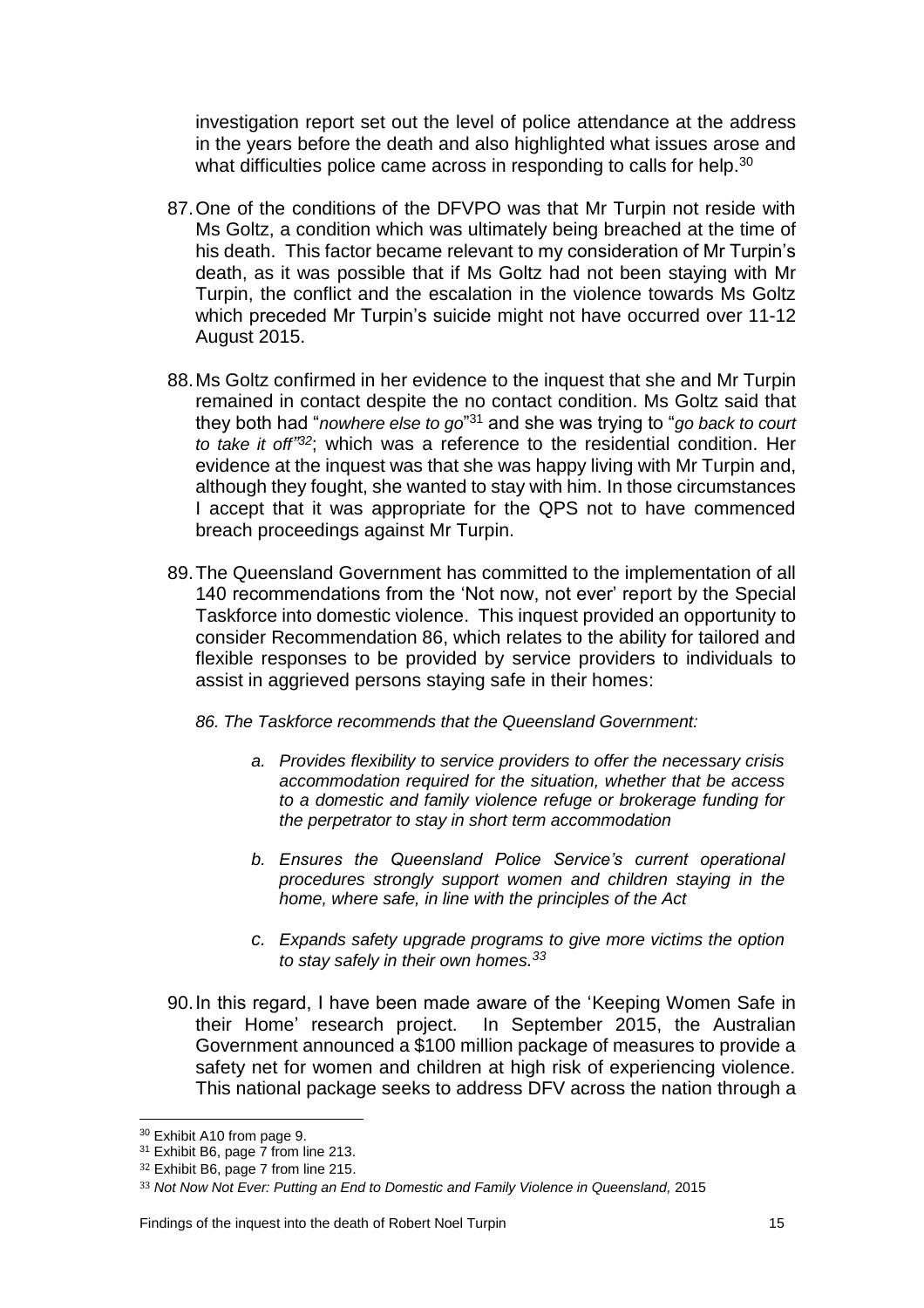Women's Safety Package, with investment to improve frontline support and services, leverage innovative technologies to keep women safe and provide education resources to help change community attitudes to violence and abuse.<sup>34</sup>

- 91.One of the Queensland elements funded under the Women's Safety Package is the purchase of services of a consultant or professional research body with the specific research skills, knowledge or expertise, to explore, consult and report recommendations/strategies for culturally suitable 'safe at home' security options or solutions. These solutions will expressly benefit Aboriginal and Torres Strait Islander persons, specifically Indigenous women at risk of or affected by domestic and family violence, living in remote areas of the State.
- 92.I was also assisted in these matters by Inspector Regan Carr, Manager of the DFV and Vulnerable Persons Unit within the QPS. Inspector Carr provided a statement which was tendered at the inquest setting out the current measures being undertaken by the QPS to address Recommendation 86 of the 'Not Now, Not Ever' report, commonly referred to as Recommendation 86B.<sup>35</sup> Inspector Carr explained that the recommendation is generally considered in conjunction with the QPS led Recommendation 134, which requires the QPS to adopt a proactive investigation and protection policy which requires the consideration of safety of the victim as paramount when deciding a course of action.
- 93.Inspector Carr confirmed that the following body of work was commenced by the QPS, under the First Action Plan (2015-2016), relevant to Recommendations 134 and 86B:
	- *A state-wide consultation process which sought the views of a range of QPS stakeholders (vertical slice) on how improvements could be made in line with the recommendations which resulted in a series of options papers, including a review and proposal relating the current Police Protection Notice (PPN) system. The proposal attempted to achieve greater accountability for perpetrators, increased protection for victims, while ensuring police action was more effective and efficient. In addition, the options proposed to rebalance the burdens and risks from the aggrieved to the respondent in a reasonable and fair manner and address the gaps that have previously existed in the protection afforded to victims of domestic and family violence. The preferred Queensland Police Service position regarding PPNs was articulated in the Service's submission in response to the review of the D&FVP Act.*
	- *A continual review and improvements in the Operational Procedures Manual (OPM).*
	- *The development of a specific DFV training intervention. Under the broad umbrella of ' vulnerable persons', the QPS developed a combined DFV and mental health legislation training program to frontline police officers*

<sup>34</sup> <https://www.malcolmturnbull.com.au/media/release-womens-safety-package-to-stoptheviolence>  $35$  Exhibit B14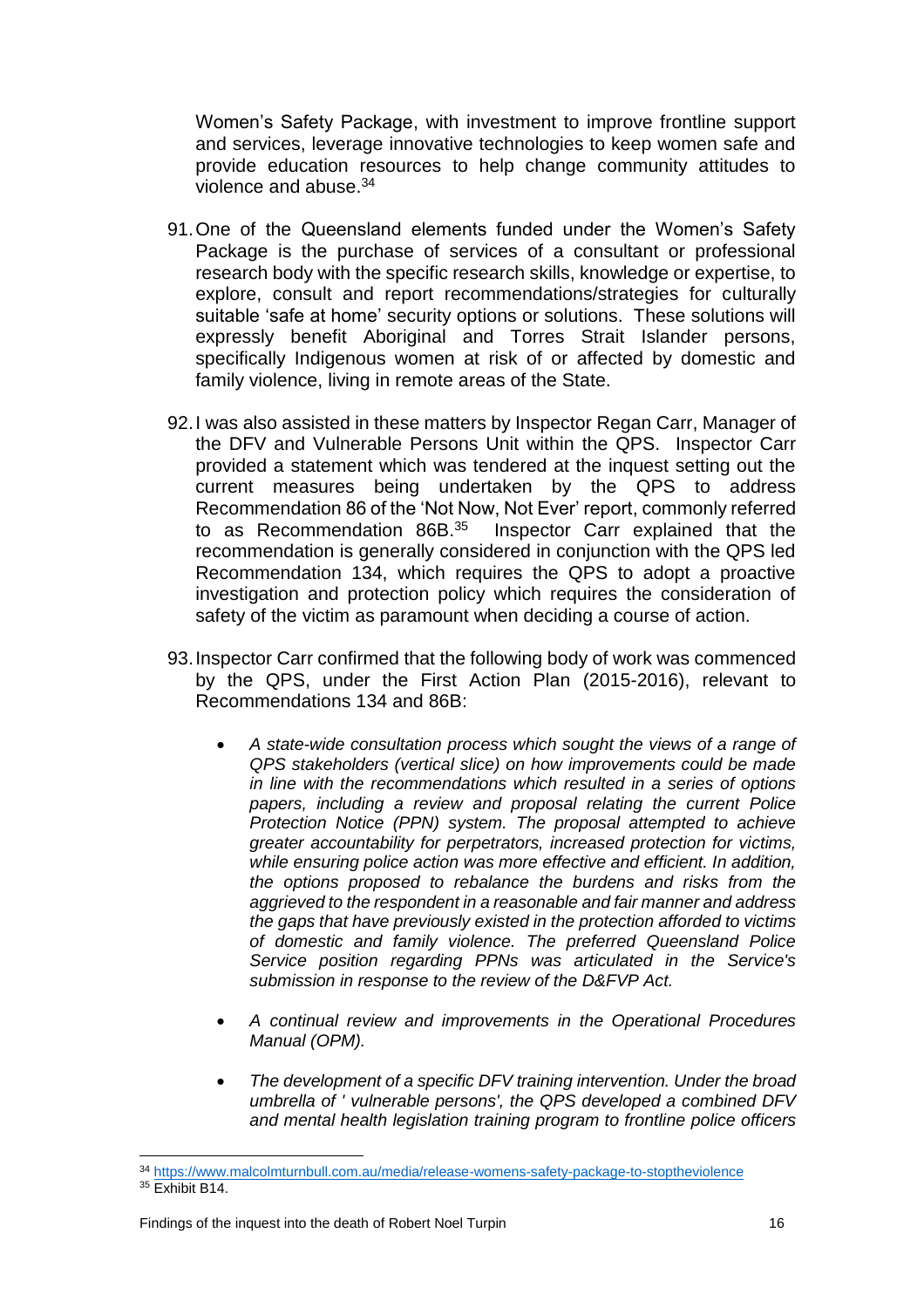*and civilians working in a community contact role to be delivered in early 2017. This program involved a face to face one day intervention predominantly about DFV dynamics (with emphasise on the critical role police play in terms of investigating DFV, in particular how important it is for investigating officers to act in the best interests of victims to ensure quality outcomes and to prevent repeat victimisation), including an outline of the legislation and some cultural awareness and sensitivity content in a DFV context.*

- *Commencement of a review of the QPS Protective Assessment Framework (PAF) - applied by officers at all incidents or reports of domestic violence where a relevant relationship is established. The QPS began a process of engaging with tertiary institutions to evaluate the PAF with the view to enhancing and aligning it more with an actuarial tool in order to better determine the risks posed to the victim.*
- *A proactive approach to obtaining referrals for respondents and aggrieveds. Since the commencement of the new Police Referrals service in December 2015, the number of DFV referrals made in Jan-Jul 2016 have increased between 49 - 89% per month compared with the previous system referrals for the same time periods*. 36
- 94.Inspector Carr clarified that many of the matters listed above are longitudinal in nature, and/or require a process of continual review and improvement. The majority of the matters listed have continued into the Second Action Plan (2016 – 2019). Over the next three years, the QPS will implement and finalise a number of matters commenced under the First Action Plan, as follows:
	- *Implementation activities in support of the proclamation of the Domestic and Family Violence Protection and Other Legislation Amendment Act 2016. This will include the necessary training intervention for all sworn officers, but also the necessary changes to the OPMs and associated support documents. The key legislation change relevant to the QPS is the expansion of the allowable PPN conditions and the ability to provide immediate protection to victims as well as enable 'ouster' conditions on respondents so that victims and children can remain in the home until the matter is heard before a Magistrate.*
	- *The commencement and completion of the Vulnerable Persons Training*  Package intervention which is heavily focused on a cultural change *message which prompts police to review their current knowledge of causes and effects of DFV. A series of videos targeting operational police have been developed as part of this training package which asks police officers if they have done all that they can to prevent future episodes of DFV.*
	- *The review of the PAF is due for completion by the end of 2017. This work will tie in with the Common Assessment Framework being developed by Department of Communities, Child Safety and Disability Services when triaging high-risk DFV relationships to ensure that victims and families do not fall between the cracks*. 37

<sup>36</sup> Exhibit B14, paragraph 9.

<sup>37</sup> Exhibit B14, paragraph 11.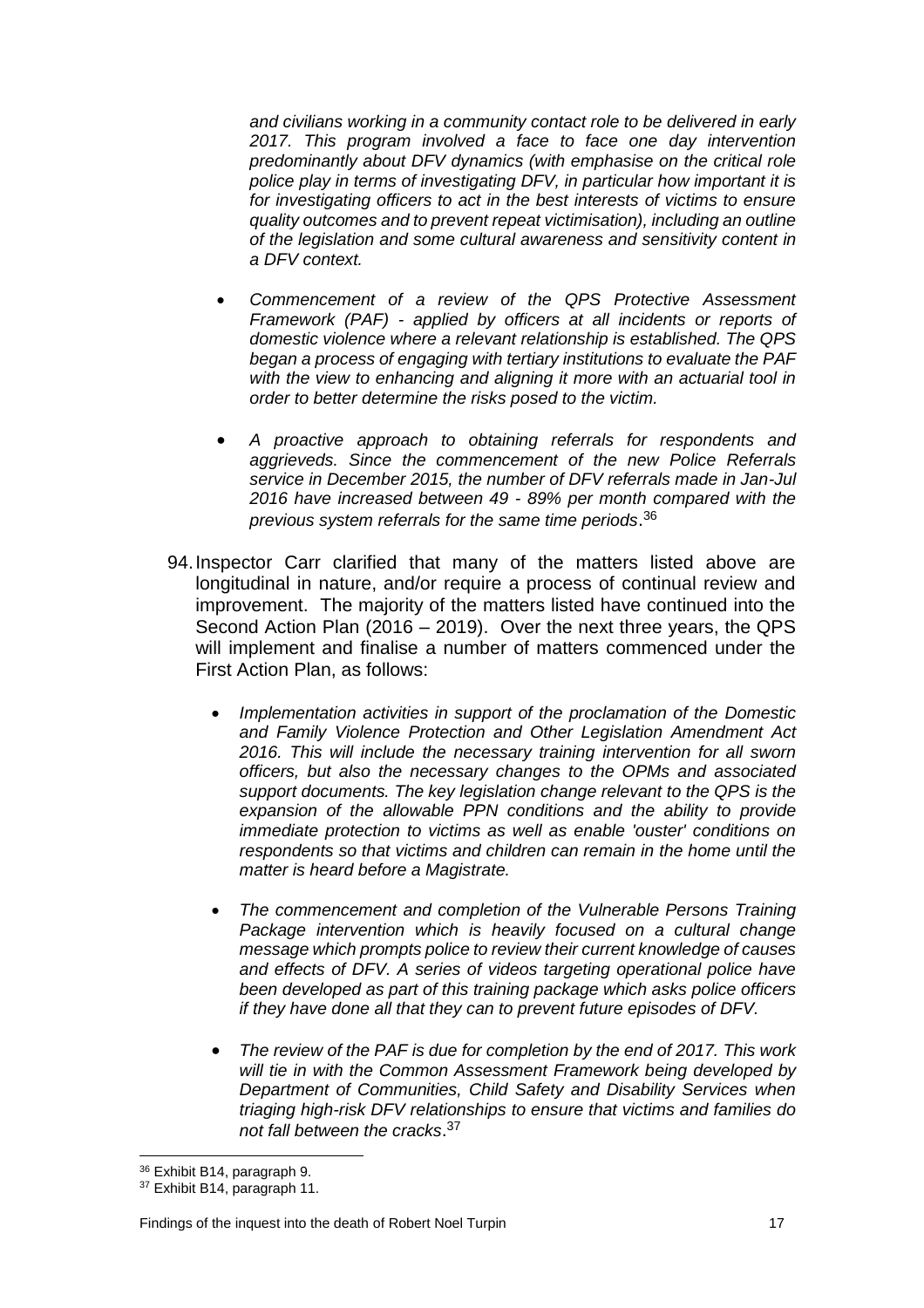## <span id="page-19-0"></span>**Conclusions**

- 95.I conclude that Mr Turpin died as a result of his own actions after he hanged himself. I find that none of the police officers or other occupants at his address at Atherton caused or contributed to his death in any way.
- 96.I am satisfied that the actions and decisions made by the attending police officers in the immediate lead up to Mr Turpin's death, based on the information which was available to them at the time, were appropriate and timely.
- 97.I am satisfied from the evidence that it is more likely than not that by the time police arrived at the incident address, Mr Turpin had already been locked in the bathroom with the ligature in place for at least five minutes. I am unable to determine exactly when Mr Turpin became unconscious as a result of the effects of the ligature. However, I take into account the evidence of Dr Botterill that the general timeframe that the brain can be deprived of oxygen before damage is irreversible is some four minutes.
- 98.Officers had arrived at the unit approximately six minutes after the 000 call started. The level of risk was unknown. I consider that it was appropriate for officers to take time to conduct an initial assessment of the situation in order to ensure their safety and that of the occupants of the unit. They located Mr Turpin in an unresponsive state within a further seven minutes after having to force entry to the bathroom. I am satisfied on the balance of probabilities that Mr Turpin's death could not have reasonably been prevented by the attending officers. I am unable to conclude that the earlier arrival of the officers at the unit or their earlier entry to the bathroom would have made any difference to the outcome.
- 99.I am satisfied that the investigation conducted into Mr Turpin's death by the Ethical Standards Command was appropriate, thorough, and covered all relevant areas of investigation. I am satisfied that the protocols established to investigate deaths in the course of police operations in accordance with the *Coroners Act 2003*, and Queensland Police Operational Procedures Manual were complied with.

#### <span id="page-19-1"></span>**Findings required by s. 45**

100. I am required to find, as far as is possible, the medical cause of death, who the deceased person was and when, where and how he came by his death. As a result of considering all of the evidence, including the material contained in the exhibits, I am able to make the following findings:

<span id="page-19-3"></span><span id="page-19-2"></span>

|               | <b>Identity of the deceased</b> – The deceased person was Robert Noel<br>Turpin.               |
|---------------|------------------------------------------------------------------------------------------------|
| How he died - | Mr Turpin died as a result of his own<br>actions after he hanged himself from a<br>towel rack. |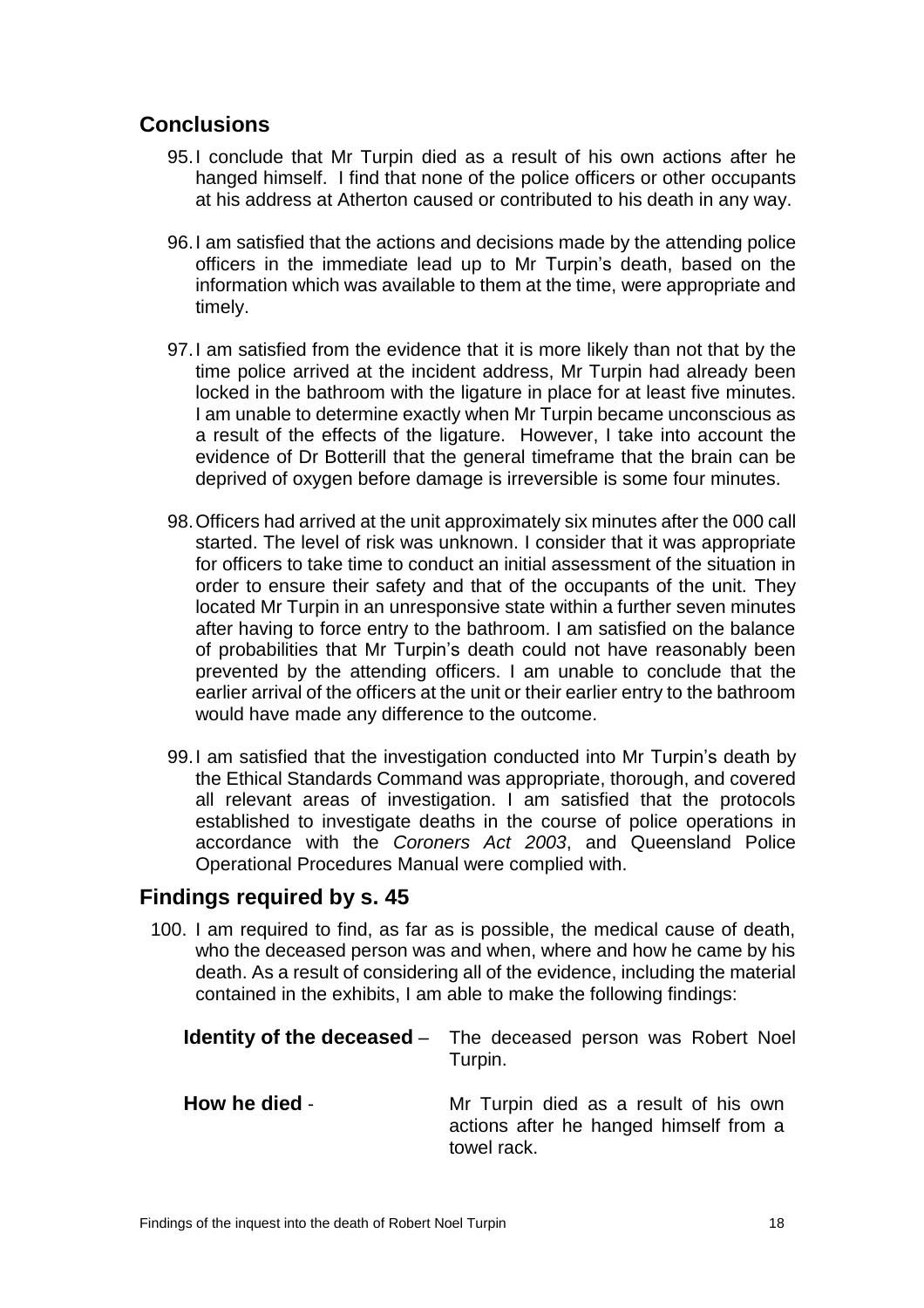<span id="page-20-0"></span>

| Place of death $-$ | He died at the Cairns Base Hospital,<br>Cairns in the State of Queensland. |
|--------------------|----------------------------------------------------------------------------|
| Date of death $-$  | He died on 20 August 2015.                                                 |
| Cause of death -   | Mr Turpin died as a result of hanging.                                     |

#### <span id="page-20-3"></span><span id="page-20-2"></span><span id="page-20-1"></span>**Comments and recommendations**

- 101. Section 46 of the *Coroners Act*, insofar as it is relevant to this matter, provides that a coroner may comment on anything connected with a death that relates to public health or safety, the administration of justice or ways to prevent deaths from happening in similar circumstances in the future.
- 102. In this case I have found that there are no grounds for criticism of the police officers involved. They responded professionally and in accordance with their training in a stressful situation involving uncooperative witnesses. It was clear that Ms Goltz did not want officers to enter the residence, and she initially told them that Mr Turpin was no longer present. Other occupants conveyed no sense of urgency when officers entered the residence.
- 103. Mr Turpin had locked himself in a bathroom with a belt while his partner was calling the QPS. She had told the 000 call taker that he had attempted suicide 3 times in the last 12 hours. While these particulars were not known to attending police at the time, they are matters which they should have been aware of, as they were clearly contained in the initial tasking from the communications room. However, I accept that in the context of preparation for urgent attendance at a Code 2 job, factors such as the officers' heightened state of arousal, the configuration of the radio at the station and extraneous noise as they moved around the station, led to their not comprehending the particulars relayed in the tasking over the police radio.
- 104. I consider that it is likely that the officers would have been aware of this information had they had access to the job card before leaving the station or on a QLite device in August 2015. In turn, they would have been focussed on locating Mr Turpin upon arrival at the incident address.
- 105. With respect to the QLite program, I accept the submission of Counsel Assisting that information relating to jobs needs to be provided to first response officers in a way which is more reliable than over the police radio. I accept that Counsel Assisting has made a similar submission in the recent police shootings inquest, in which I am currently considering recommendations.
- 106. In that regard, I am satisfied of the significant benefit of the QLite devices to frontline police in ensuring that they have effective access to significant information about a job, in real-time.